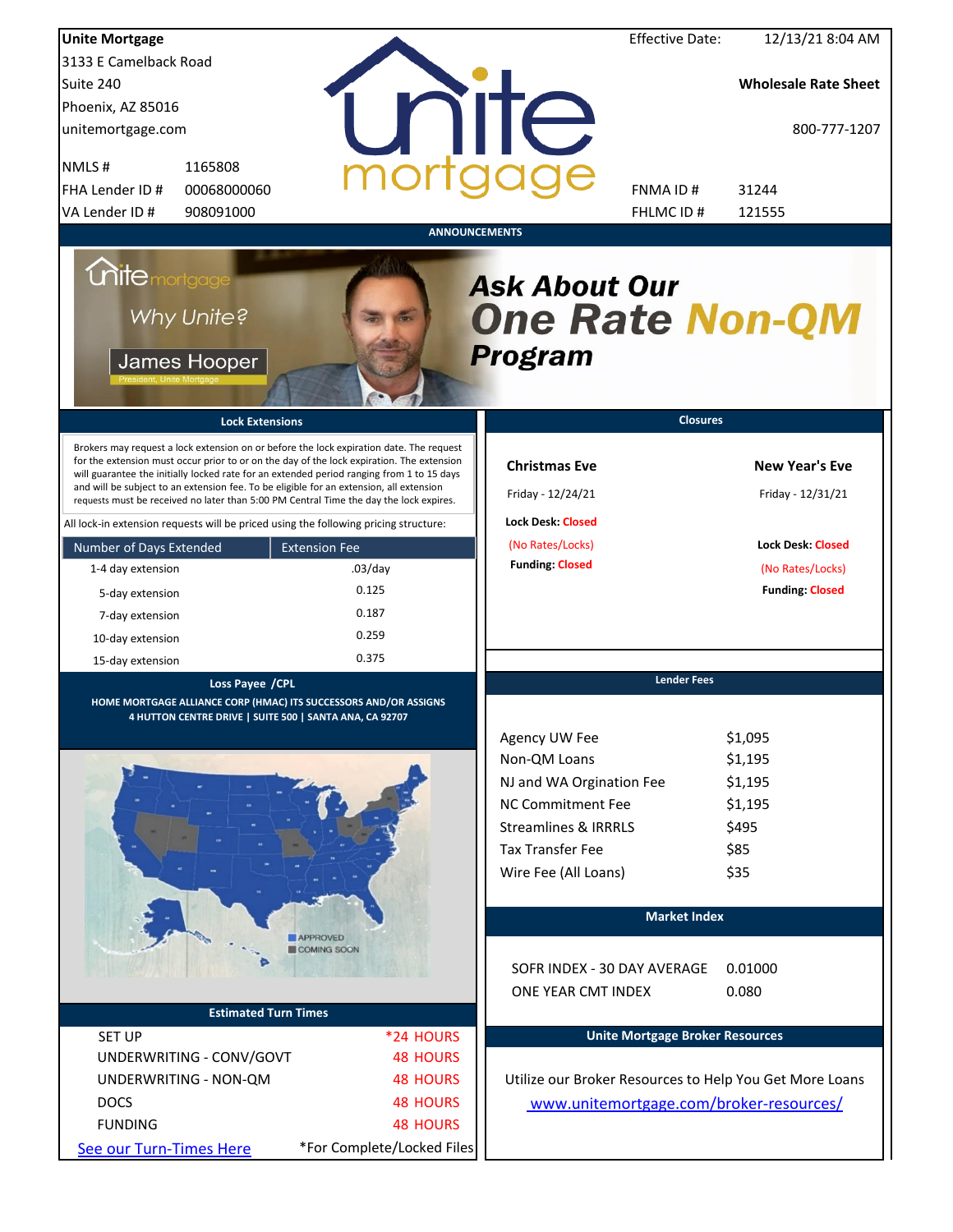

Rates are subject to change without prior notice Not for Public View • For Professional Use Only **Lock Desk**

[locks@unitemtg.com](mailto:locks@unitemtg.com)

File Update: 13-Dec-2021

Effective Date: 13-Dec-2021 **Lock Hours: 9:00 A.M. - 3:00 P.M. PST** Lock Hours: 9:00 A.M. - 3:00 P.M. PST

## **ONE RATE - DSCR/ Bank Statements**

Price Change Effective: 9:00 AM PST

| <b>DSCR</b>                 |                                     |                    |                               |                               |  |            |         |      |  |  |
|-----------------------------|-------------------------------------|--------------------|-------------------------------|-------------------------------|--|------------|---------|------|--|--|
| <b>25 DAY PRICING</b>       |                                     |                    | <b>HIGHLIGHTS</b>             |                               |  |            |         |      |  |  |
| <b>RATE</b>                 | <b>30YR FIX</b>                     |                    |                               |                               |  |            |         |      |  |  |
|                             |                                     | <b>Credit</b>      | $700+$                        | $720+$                        |  |            |         |      |  |  |
| 4.375                       | 100.0000                            | <b>Product</b>     | 30 yr fixed Full Amortization | 30 yr fixed Full Amortization |  |            |         |      |  |  |
|                             |                                     | <b>Loan Amount</b> | 300,001-1.0MM                 | 300,001-1.0MM                 |  |            |         |      |  |  |
|                             |                                     | <b>DSCR</b>        | $+1.100$                      | Not Applicable                |  |            |         |      |  |  |
|                             |                                     |                    | Purchase 70%                  | Purchase 80%                  |  |            |         |      |  |  |
| <b>24 MO BANK STATEMENT</b> |                                     | <b>Purpose</b>     | Rate-Term 70%                 | Rate-Term 80%                 |  |            |         |      |  |  |
| <b>25 DAY PRICING</b>       |                                     |                    | Cash-Out 65%                  | Cash-Out 75%                  |  |            |         |      |  |  |
| <b>RATE</b>                 | <b>Occupancy</b><br><b>30YR FIX</b> |                    | Non Owner Occupied            | Owner Occupied                |  |            |         |      |  |  |
|                             |                                     | <b>ACH</b>         | Required                      | Required                      |  |            |         |      |  |  |
| 4.125                       | 100.0000                            |                    |                               |                               |  | <b>PPP</b> | 5 Years | None |  |  |
|                             |                                     | <b>Reserves</b>    | 12 Month PITIA                | 12 Month PITIA                |  |            |         |      |  |  |
|                             |                                     | <b>Escrows</b>     | Required                      | Required                      |  |            |         |      |  |  |
|                             |                                     | <b>Property</b>    | Single Unit only              | Single Unit Only              |  |            |         |      |  |  |
|                             | <b>No Hits for LLPAs !!!</b>        |                    |                               |                               |  |            |         |      |  |  |

## **DSCR PRIME PLUS**

| <b>30 DAY PRICING</b> |                |                 |  |  |  |
|-----------------------|----------------|-----------------|--|--|--|
| <b>RATE</b>           | <b>5/6 ARM</b> | <b>30YR FIX</b> |  |  |  |
| 6.500                 | 105.2500       | 105.0000        |  |  |  |
| 6.375                 | 105.0000       | 104.7500        |  |  |  |
| 6.250                 | 104.7500       | 104.5000        |  |  |  |
| 6.125                 | 104.5000       | 104.2500        |  |  |  |
| 6.000                 | 104.2500       | 104.0000        |  |  |  |
| 5.875                 | 104.0000       | 103.7500        |  |  |  |
| 5.750                 | 103.7500       | 103.5000        |  |  |  |
| 5.625                 | 103.5000       | 103.2500        |  |  |  |
| 5.500                 | 103.2500       | 103.0000        |  |  |  |
| 5.375                 | 103.0000       | 102.7500        |  |  |  |
| 5.250                 | 102.7500       | 102.5000        |  |  |  |
| 5.125                 | 102.5000       | 102.2500        |  |  |  |
| 5.000                 | 102.2500       | 102,0000        |  |  |  |
| 4.875                 | 102,0000       | 101.7500        |  |  |  |
| 4.750                 | 101.6250       | 101.3750        |  |  |  |
| 4.625                 | 101.2500       | 101.0000        |  |  |  |
| 4.500                 | 100.8750       | 100.6250        |  |  |  |
| 4.375                 | 100.5000       | 100.2500        |  |  |  |

| <b>MAX PRICING (Lower of Price or Premium)</b> |          |  |  |  |  |  |  |
|------------------------------------------------|----------|--|--|--|--|--|--|
| No Prepay - Hard                               | 100.5000 |  |  |  |  |  |  |
| 1yr Prepay - Hard                              | 100.7500 |  |  |  |  |  |  |
| 2yr Prepay - Hard                              | 101.0000 |  |  |  |  |  |  |
| 3yr Prepay - Hard                              | 101.2500 |  |  |  |  |  |  |
| 4yr Prepay - Hard                              | 101.5000 |  |  |  |  |  |  |
| 5yr Prepay - Hard                              | 101.7500 |  |  |  |  |  |  |

| <b>ARM MARGIN</b> |             |  |  |  |  |  |
|-------------------|-------------|--|--|--|--|--|
| 5.000             | <b>SOFR</b> |  |  |  |  |  |
|                   |             |  |  |  |  |  |

| <b>LOCK FEES</b> |  |  |  |  |  |  |
|------------------|--|--|--|--|--|--|
| .250             |  |  |  |  |  |  |
| .030             |  |  |  |  |  |  |
| 15 Days          |  |  |  |  |  |  |
|                  |  |  |  |  |  |  |

|                   | <b>30 DAY PRICING</b>   |                                                | <b>PRICING ADJUSTMENTS</b> |                                 |  |                      |          |          |          |          |          |          |
|-------------------|-------------------------|------------------------------------------------|----------------------------|---------------------------------|--|----------------------|----------|----------|----------|----------|----------|----------|
| <b>RATE</b>       | <b>5/6 ARM</b>          | 30YR FIX                                       |                            |                                 |  | <b>LTV</b>           |          |          |          |          |          |          |
| 6.500             | 105.2500                | 105.0000                                       |                            | <b>Documentation</b>            |  | <b>Credit Score</b>  | 00.01-50 | 50.01-55 | 55.01-60 | 60.01-65 | 65.01-70 | 70.01-75 |
| 6.375             | 105.0000                | 104.7500                                       |                            |                                 |  | $\geq 780$           | (0.250)  | (0.375)  | (0.500)  | (0.625)  | (0.875)  | (1.125)  |
| 6.250             | 104.7500                | 104.5000                                       |                            |                                 |  | 760 - 779            | (0.375)  | (0.375)  | (0.625)  | (0.875)  | (1.000)  | (1.375)  |
| 6.125             | 104.5000                | 104.2500                                       |                            |                                 |  | 740 - 759            | (0.375)  | (0.500)  | (0.750)  | (1.000)  | (1.250)  | (1.625)  |
| 6.000             | 104.2500                | 104.0000                                       |                            | <b>DSCR</b>                     |  | 720 - 739            | (0.500)  | (0.625)  | (0.875)  | (1.125)  | (1.500)  | (2.000)  |
| 5.875             | 104.0000                | 103.7500                                       |                            |                                 |  | 700 - 719            | (0.625)  | (0.750)  | (1.000)  | (1.375)  | (1.875)  | #N/A     |
| 5.750             | 103.7500                | 103.5000                                       |                            |                                 |  | 680 - 699            | (0.875)  | (1.000)  | (1.250)  | (1.750)  | #N/A     | #N/A     |
| 5.625             | 103.5000                | 103.2500                                       |                            |                                 |  | $660 - 679$          | (1.375)  | (1.500)  | (1.625)  | (2.250)  | $\#N/A$  | #N/A     |
| 5.500             | 103.2500                | 103.0000                                       |                            |                                 |  | 5/6 40yr ARM SOFR    | (0.250)  | (0.250)  | (0.250)  | (0.250)  | (0.250)  | (0.250)  |
| 5.375             | 103.0000                | 102.7500                                       |                            | Product                         |  | 40yr Fixed           | (0.250)  | (0.250)  | (0.250)  | (0.250)  | (0.250)  | (0.250)  |
| 5.250             | 102.7500                | 102.5000                                       |                            |                                 |  | Interest-Only        | (0.250)  | (0.250)  | (0.375)  | (0.500)  | (0.625)  | (0.750)  |
| 5.125             | 102.5000                | 102.2500                                       |                            |                                 |  | 150,000-200k         | (0.500)  | (0.500)  | (0.500)  | (0.500)  | (0.500)  | (0.750)  |
| 5.000             | 102.2500                | 102.0000                                       |                            |                                 |  | 200,001-300k         | 0.000    | 0.000    | 0.000    | 0.000    | (0.250)  | (0.250)  |
| 4.875             | 102.0000                | 101.7500                                       |                            |                                 |  | 300,001-1.0m         | 0.000    | 0.000    | 0.000    | 0.000    | 0.000    | 0.000    |
| 4.750             | 101.6250                | 101.3750                                       |                            | <b>Loan Amount</b>              |  | 1,000,001-1.5m       | (0.250)  | (0.250)  | (0.250)  | (0.250)  | (0.250)  | (0.250)  |
| 4.625             | 101.2500                | 101.0000                                       |                            |                                 |  | 1,500,001-2.0m       | (0.500)  | (0.500)  | (0.500)  | $\#N/A$  | $\#N/A$  | #N/A     |
| 4.500             | 100.8750                | 100.6250                                       |                            |                                 |  | 2,000,001-2.5m       | (0.750)  | (0.750)  | (0.750)  | $\#N/A$  | #N/A     | #N/A     |
| 4.375             | 100.5000                | 100.2500                                       |                            |                                 |  | 2,500,001-3.0m       | (0.750)  | (0.750)  | (0.750)  | $\#N/A$  | #N/A     | $\#N/A$  |
|                   |                         |                                                |                            |                                 |  | $DSCR \geq 1.5$      | 0.250    | 0.250    | 0.250    | 0.250    | 0.250    | 0.250    |
|                   |                         | <b>MAX PRICING</b> (Lower of Price or Premium) |                            | <b>DSCR</b>                     |  | DSCR 1.25-1.49       | 0.250    | 0.250    | 0.250    | 0.250    | 0.250    | 0.250    |
| No Prepay - Hard  |                         | 100.5000                                       |                            |                                 |  | DSCR 1.10-1.24       | 0.000    | 0.000    | 0.000    | 0.000    | 0.000    | 0.000    |
| 1yr Prepay - Hard |                         | 100.7500                                       |                            | <b>Purpose</b>                  |  | Cash-Out             | (0.250)  | (0.375)  | (0.375)  | (0.375)  | #N/A     | #N/A     |
| 2yr Prepay - Hard |                         | 101.0000                                       |                            |                                 |  | Condo-Warrantable    | (0.250)  | (0.250)  | (0.250)  | (0.250)  | (0.500)  | (0.500)  |
| 3yr Prepay - Hard |                         | 101.2500                                       |                            | <b>Property Type</b>            |  | Condo-NonWarrantable | (0.500)  | (0.500)  | (0.500)  | (0.500)  | $\#N/A$  | #N/A     |
| 4yr Prepay - Hard |                         | 101.5000                                       |                            |                                 |  | 2-4 Unit             | (0.250)  | (0.250)  | (0.250)  | (0.250)  | #N/A     | #N/A     |
| 5yr Prepay - Hard |                         | 101.7500                                       |                            | <b>Credit / Housing History</b> |  | 1x30x12              | (0.750)  | (0.750)  | (0.750)  | (0.750)  | (0.750)  | (0.750)  |
|                   |                         |                                                |                            | <b>Other Miscellaneous</b>      |  | <b>ACH</b>           | 0.125    | 0.125    | 0.125    | 0.125    | 0.125    | 0.125    |
|                   | <b>ARM MARGIN</b>       |                                                |                            |                                 |  | No Escrows (No HPML) | (0.150)  | (0.150)  | (0.150)  | (0.150)  | (0.150)  | (0.150)  |
|                   | 5.000                   | <b>SOFR</b>                                    |                            |                                 |  | No Prepay            | (1.500)  | (1.500)  | (1.500)  | (1.500)  | (1.500)  | (1.500)  |
|                   |                         |                                                |                            |                                 |  | 1yr Prepay           | (1.000)  | (1.000)  | (1.000)  | (1.000)  | (1.000)  | (1.000)  |
|                   |                         |                                                |                            | <b>Prepay Penalty</b>           |  | 2yr Prepay           | (0.500)  | (0.500)  | (0.500)  | (0.500)  | (0.500)  | (0.500)  |
|                   | <b>LOCK FEES</b>        |                                                |                            |                                 |  | <b>3yr Prepay</b>    | 0.000    | 0.000    | 0.000    | 0.000    | 0.000    | 0.000    |
|                   | Relock Fee:             | .250                                           |                            |                                 |  | 4yr Prepay           | 0.375    | 0.375    | 0.375    | 0.375    | 0.375    | 0.375    |
|                   | Extension Fee Per Diem: | .030                                           |                            |                                 |  | <b>5yr Prepay</b>    | 0.750    | 0.750    | 0.750    | 0.750    | 0.750    | 0.750    |
|                   | <b>Extension Max:</b>   | 15 Days                                        |                            |                                 |  | 25 Day               | 0.000    | 0.000    | 0.000    | 0.000    | 0.000    | 0.000    |
|                   |                         |                                                |                            | <b>Lock Term</b>                |  | 40 Day               | (0.150)  | (0.150)  | (0.150)  | (0.150)  | (0.150)  | (0.150)  |
|                   |                         |                                                |                            |                                 |  | 55 Day               | #N/A     | $\#N/A$  | #N/A     | $\#N/A$  | #N/A     | #N/A     |
|                   |                         |                                                |                            |                                 |  |                      |          |          |          |          |          |          |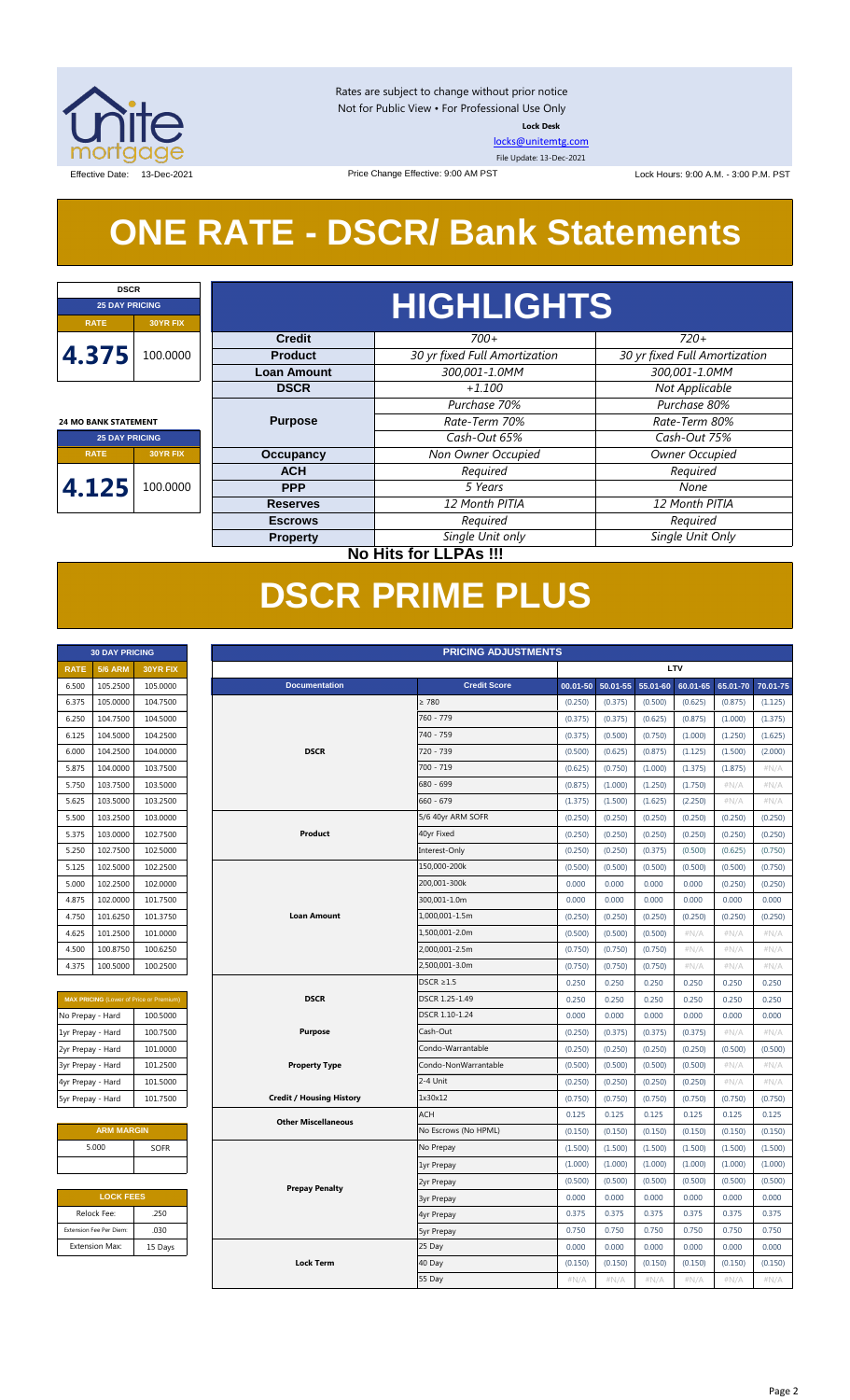

Rates are subject to change without prior notice Not for Public View • For Professional Use Only **Lock Desk**

[locks@unitemtg.com](mailto:locks@unitemtg.com)

File Update: 13-Dec-2021

Effective Date: 13-Dec-2021 **Price Change Effective: 9:00 AM PST** Lock Hours: 9:00 A.M. - 3:00 P.M. PST

## **DSCR PRIME & FOREIGN NATIONAL**

|             | <b>30 DAY PRICING</b> |                 |
|-------------|-----------------------|-----------------|
| <b>RATE</b> | <b>5/6 ARM</b>        | <b>30YR FIX</b> |
| 6.750       | 105.0000              | 104.7500        |
| 6.625       | 104.7500              | 104.5000        |
| 6.500       | 104.5000              | 104.2500        |
| 6.375       | 104.2500              | 104.0000        |
| 6.250       | 104.0000              | 103.7500        |
| 6.125       | 103.7500              | 103.5000        |
| 6.000       | 103.5000              | 103.2500        |
| 5.875       | 103.2500              | 103.0000        |
| 5.750       | 103.0000              | 102.7500        |
| 5.625       | 102.7500              | 102.5000        |
| 5.500       | 102.5000              | 102.2500        |
| 5.375       | 102.2500              | 102,0000        |
| 5.250       | 102.0000              | 101.7500        |
| 5.125       | 101.7500              | 101.5000        |
| 5.000       | 101.5000              | 101.2500        |
| 4.875       | 101.2500              | 101.0000        |
| 4.750       | 100.8750              | 100.6250        |
| 4.625       | 100.5000              | 100.2500        |
| 4.500       | 100.1250              | 99.8750         |

| <b>MAX PRICING</b> (Lower of Price or Premium) |          |  |  |  |  |  |  |
|------------------------------------------------|----------|--|--|--|--|--|--|
| No Prepay - Hard                               | 100.7500 |  |  |  |  |  |  |
| 1yr Prepay - Hard                              | 101.0000 |  |  |  |  |  |  |
| 2yr Prepay - Hard                              | 101.2500 |  |  |  |  |  |  |
| 3yr Prepay - Hard                              | 101.5000 |  |  |  |  |  |  |
| 4yr Prepay - Hard                              | 101.7500 |  |  |  |  |  |  |
| 5yr Prepay - Hard                              | 102.0000 |  |  |  |  |  |  |

| <b>ARM MARGIN</b> |             |  |  |  |  |  |
|-------------------|-------------|--|--|--|--|--|
| 5.000             | <b>SOFR</b> |  |  |  |  |  |
|                   |             |  |  |  |  |  |

| <b>LOCK FEES</b>        |         |  |  |  |  |  |
|-------------------------|---------|--|--|--|--|--|
| Relock Fee:             | .250    |  |  |  |  |  |
| Extension Fee Per Diem: | .030    |  |  |  |  |  |
| <b>Extension Max:</b>   | 15 Days |  |  |  |  |  |

|                   | <b>PRICING ADJUSTMENTS</b><br><b>30 DAY PRICING</b> |                                         |                                 |                           |         |                            |         |            |         |                            |         |
|-------------------|-----------------------------------------------------|-----------------------------------------|---------------------------------|---------------------------|---------|----------------------------|---------|------------|---------|----------------------------|---------|
| <b>RATE</b>       | <b>5/6 ARM</b>                                      | 30YR FIX                                |                                 |                           |         |                            |         | <b>LTV</b> |         |                            |         |
| 6.750             | 105.0000                                            | 104.7500                                | <b>Documentation</b>            | <b>Credit Score</b>       |         | 00.01-50 50.01-55 55.01-60 |         | 60.01-65   |         | 65.01-70 70.01-75 75.01-80 |         |
| 6.625             | 104.7500                                            | 104.5000                                |                                 | $\geq 780$                | (0.250) | (0.375)                    | (0.500) | (0.625)    | (0.875) | (1.125)                    | (1.750) |
| 6.500             | 104.5000                                            | 104.2500                                |                                 | 760 - 779                 | (0.375) | (0.375)                    | (0.625) | (0.875)    | (1.000) | (1.375)                    | (2.000) |
| 6.375             | 104.2500                                            | 104.0000                                |                                 | 740 - 759                 | (0.375) | (0.500)                    | (0.750) | (1.000)    | (1.250) | (1.625)                    | (2.250) |
| 6.250             | 104.0000                                            | 103.7500                                |                                 | 720 - 739                 | (0.500) | (0.625)                    | (0.875) | (1.125)    | (1.500) | (2.000)                    | (2.750) |
| 6.125             | 103.7500                                            | 103.5000                                | <b>DSCR</b>                     | 700 - 719                 | (0.625) | (0.750)                    | (1.000) | (1.375)    | (1.875) | (2.500)                    | (3.500) |
| 6.000             | 103.5000                                            | 103.2500                                |                                 | 680 - 699                 | (0.875) | (1.000)                    | (1.250) | (1.750)    | (2.250) | (3.000)                    | (3.875) |
| 5.875             | 103.2500                                            | 103.0000                                |                                 | $660 - 679$               | (1.375) | (1.500)                    | (1.625) | (2.250)    | (3.125) | (3.750)                    | (4.500) |
| 5.750             | 103.0000                                            | 102.7500                                |                                 | 640 - 659                 | (1.875) | (2.000)                    | (2.125) | (2.750)    | (3.625) | (4.750)                    | $\#N/A$ |
| 5.625             | 102.7500                                            | 102.5000                                |                                 | $620 - 639$               | (2.375) | (2.500)                    | (2.625) | (3.250)    | (4.125) | # $N/A$                    | $\#N/A$ |
| 5.500             | 102.5000                                            | 102.2500                                |                                 | 5/6 30yr ARM SOFR         | 0.000   | 0.000                      | 0.000   | 0.000      | 0.000   | 0.000                      | 0.000   |
| 5.375             | 102.2500                                            | 102.0000                                |                                 | 7/6 30yr ARM SOFR         | (0.250) | (0.250)                    | (0.250) | (0.250)    | (0.250) | (0.250)                    | (0.250) |
| 5.250             | 102.0000                                            | 101.7500                                |                                 | 5/6 40yr ARM SOFR         | (0.250) | (0.250)                    | (0.250) | (0.250)    | (0.250) | (0.250)                    | (0.250) |
| 5.125             | 101.7500                                            | 101.5000                                | Product                         | 7/6 40yr ARM SOFR         | (0.500) | (0.500)                    | (0.500) | (0.500)    | (0.500) | (0.500)                    | (0.500) |
| 5.000             | 101.5000                                            | 101.2500                                |                                 | 40yr Fixed                | (0.250) | (0.250)                    | (0.250) | (0.250)    | (0.250) | (0.250)                    | (0.250) |
|                   | 101.2500                                            | 101.0000                                |                                 | Interest-Only             |         |                            |         |            |         |                            |         |
| 4.875             | 100.8750                                            |                                         |                                 | 150,000-200k              | (0.250) | (0.250)                    | (0.375) | (0.500)    | (0.625) | (0.750)                    | (1.000) |
| 4.750             |                                                     | 100.6250                                |                                 |                           | (0.500) | (0.500)                    | (0.500) | (0.500)    | (0.500) | (0.750)                    | (0.750) |
| 4.625             | 100.5000                                            | 100.2500                                |                                 | 200,001-300k              | 0.000   | 0.000                      | 0.000   | 0.000      | (0.250) | (0.250)                    | (0.500) |
| 4.500             | 100.1250                                            | 99.8750                                 |                                 | 300,001-1.0m              | 0.000   | 0.000                      | 0.000   | 0.000      | 0.000   | 0.000                      | 0.000   |
|                   |                                                     |                                         | <b>Loan Amount</b>              | 1,000,001-1.5m            | (0.250) | (0.250)                    | (0.250) | (0.250)    | (0.250) | (0.250)                    | (0.500) |
|                   |                                                     | MAX PRICING (Lower of Price or Premium) |                                 | 1,500,001-2.0m            | (0.500) | (0.500)                    | (0.500) | (0.500)    | $\#N/A$ | #N/A                       | $\#N/A$ |
| No Prepay - Hard  |                                                     | 100.7500                                |                                 | 2,000,001-2.5m            | (0.750) | (0.750)                    | (0.750) | (0.750)    | # $N/A$ | # $N/A$                    | $\#N/A$ |
| 1yr Prepay - Hard |                                                     | 101.0000                                |                                 | 2,500,001-3.0m            | (0.750) | (0.750)                    | (0.750) | (0.750)    | # $N/A$ | # $N/A$                    | $\#N/A$ |
| 2yr Prepay - Hard |                                                     | 101.2500                                |                                 | $DSCR \geq 1.5$           | 0.250   | 0.250                      | 0.250   | 0.250      | 0.250   | 0.250                      | 0.250   |
| 3yr Prepay - Hard |                                                     | 101.5000                                |                                 | DSCR 1.25-1.49            | 0.250   | 0.250                      | 0.250   | 0.250      | 0.250   | 0.250                      | 0.250   |
| 4yr Prepay - Hard |                                                     | 101.7500                                | <b>DSCR</b>                     | DSCR 1.10-1.24            | 0.000   | 0.000                      | 0.000   | 0.000      | 0.000   | 0.000                      | 0.000   |
| 5yr Prepay - Hard |                                                     | 102.0000                                |                                 | DSCR 1.00-1.09            | (0.250) | (0.250)                    | (0.375) | (0.375)    | (0.500) | (0.500)                    | (0.750) |
|                   |                                                     |                                         |                                 | DSCR 0.75-0.99            | (1.500) | (1.500)                    | (1.625) | (1.625)    | (1.750) | (1.750)                    | #N/A    |
|                   | <b>ARM MARGIN</b>                                   |                                         | <b>Purpose</b>                  | Cash-Out                  | (0.250) | (0.375)                    | (0.375) | (0.375)    | (0.500) | (0.625)                    | $\#N/A$ |
|                   | 5.000                                               | <b>SOFR</b>                             |                                 | Condo-Warrantable         | (0.250) | (0.250)                    | (0.250) | (0.250)    | (0.500) | (0.500)                    | (0.500) |
|                   |                                                     |                                         | <b>Property Type</b>            | Condo-NonWarrantable      | (0.500) | (0.500)                    | (0.500) | (0.500)    | (0.750) | #N/A                       | #N/A    |
|                   | <b>LOCK FEES</b>                                    |                                         |                                 | 2-4Unit                   | (0.250) | (0.250)                    | (0.250) | (0.250)    | (0.500) | (0.500)                    | (0.500) |
|                   | Relock Fee:                                         | .250                                    |                                 | Modular                   | (1.000) | (1.000)                    | (1.000) | (1.000)    | (1.000) | (1.000)                    | (1.000) |
|                   | Extension Fee Per Diem:                             | .030                                    | Citizenship                     | Foreign Nat'l (DSCR Only) | (0.750) | (0.750)                    | (0.750) | (0.750)    | $\#N/A$ | $\#N/A$                    | $\#N/A$ |
|                   | <b>Extension Max:</b>                               | 15 Days                                 |                                 | 1x30x12                   | (0.750) | (0.750)                    | (0.750) | (0.750)    | (0.750) | (0.750)                    | (0.750) |
|                   |                                                     |                                         |                                 | Multiple30x12             | (2.250) | (2.250)                    | (2.250) | (2.250)    | (2.250) | (2.250)                    | $\#N/A$ |
|                   |                                                     |                                         |                                 | FC/SS/DIL/BK7 36-47mo     | (1.000) | (1.000)                    | (1.000) | (1.000)    | (1.000) | (1.000)                    | (1.000) |
|                   |                                                     |                                         | <b>Credit / Housing History</b> | FC/SS/DIL/BK7 24-35mo     | (1.750) | (1.750)                    | (1.750) | (1.750)    | (1.750) | (1.750)                    | $\#N/A$ |
|                   |                                                     |                                         |                                 | BK7 12-23mo               | (2.500) | (2.500)                    | (2.500) | (2.500)    | (2.500) | (2.500)                    | # $N/A$ |
|                   |                                                     |                                         |                                 | BK13 DC                   | (1.000) | (1.000)                    | (1.000) | (1.000)    | (1.000) | (1.000)                    | (1.000) |
|                   |                                                     |                                         |                                 | <b>ACH</b>                | 0.125   | 0.125                      | 0.125   | 0.125      | 0.125   | 0.125                      | 0.125   |
|                   |                                                     |                                         | <b>Other Miscellaneous</b>      | Escrows                   | 0.000   | 0.000                      | 0.000   | 0.000      | 0.000   | 0.000                      | 0.000   |
|                   |                                                     |                                         |                                 | No Prepay                 | (1.500) | (1.500)                    | (1.500) | (1.500)    | (1.500) | (1.500)                    | (1.500) |
|                   |                                                     |                                         |                                 | 1yr Prepay                | (1.000) | (1.000)                    | (1.000) | (1.000)    | (1.000) | (1.000)                    | (1.000) |
|                   |                                                     |                                         |                                 | 2yr Prepay                | (0.500) | (0.500)                    | (0.500) | (0.500)    | (0.500) | (0.500)                    | (0.500) |
|                   |                                                     |                                         | <b>Prepay Penalty</b>           | <b>3yr Prepay</b>         | 0.000   | 0.000                      | 0.000   | 0.000      | 0.000   | 0.000                      | 0.000   |
|                   |                                                     |                                         |                                 | 4yr Prepay                | 0.375   | 0.375                      | 0.375   | 0.375      | 0.375   | 0.375                      | 0.375   |
|                   |                                                     |                                         |                                 | <b>5yr Prepay</b>         | 0.750   | 0.750                      | 0.750   | 0.750      | 0.750   | 0.750                      | 0.750   |
|                   |                                                     |                                         |                                 | 25 Day                    | 0.000   | 0.000                      | 0.000   | 0.000      | 0.000   | 0.000                      | 0.000   |
|                   |                                                     |                                         | <b>Lock Term</b>                | 40 Day                    | (0.150) | (0.150)                    | (0.150) | (0.150)    | (0.150) | (0.150)                    | (0.150) |
|                   |                                                     |                                         |                                 | 55 Day                    | (0.300) | (0.300)                    | (0.300) | (0.300)    | (0.300) | (0.300)                    | (0.300) |
|                   |                                                     |                                         |                                 |                           |         |                            |         |            |         |                            |         |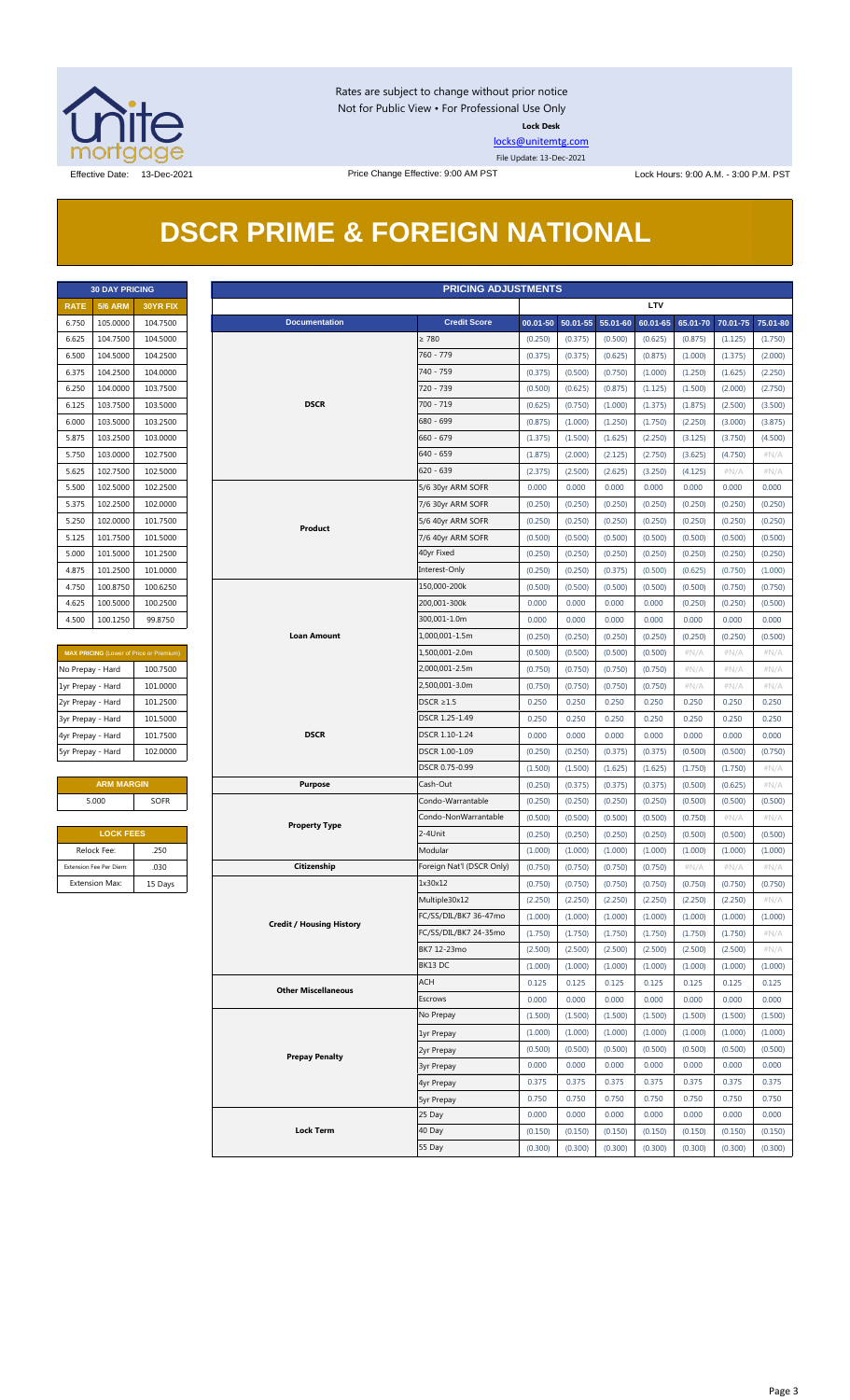

Rates are subject to change without prior notice Not for Public View • For Professional Use Only **Lock Desk** locks@unitemtg.com File Update: 13-Dec-2021

Effective Date: 13-Dec-2021 **Price Change Effective: 9:00 AM PST** Lock Hours: 9:00 A.M. - 3:00 P.M. PST

# **Alt Doc PRIME PLUS**

|             | <b>PRIMARY &amp; SECONDARY HOME</b> |                 |
|-------------|-------------------------------------|-----------------|
| <b>RATE</b> | <b>5/6 ARM</b>                      | <b>30YR FIX</b> |
| 6.125       | 105.250                             | 105,000         |
| 6.000       | 105,000                             | 104.750         |
| 5.875       | 104.750                             | 104.500         |
| 5.750       | 104.500                             | 104.250         |
| 5.625       | 104.250                             | 104.000         |
| 5.500       | 104.000                             | 103.750         |
| 5.375       | 103.750                             | 103.500         |
| 5.250       | 103,500                             | 103.250         |
| 5.125       | 103.250                             | 103,000         |
| 5.000       | 103,000                             | 102.750         |
| 4.875       | 102.750                             | 102.500         |
| 4.750       | 102.500                             | 102.250         |
| 4.625       | 102.250                             | 102.000         |
| 4.500       | 102,000                             | 101.750         |
| 4.375       | 101.625                             | 101.375         |
| 4.250       | 101.250                             | 101.000         |
| 4.125       | 100.875                             | 100.625         |
| 4.000       | 100.500                             | 100.250         |
|             |                                     |                 |

| <b>LOCK FEES</b>                               |         |
|------------------------------------------------|---------|
| Relock Fee:                                    | .250    |
| <b>Extension Fee Per Diem</b>                  | .030    |
| <b>Extension Max:</b>                          | 15 Days |
|                                                |         |
| <b>MAX PRICING (Lower of Price or Premium)</b> |         |
| 101.0000                                       |         |

|                               | PRIMARY & SECONDARY HOME                       |          |                               |                        |          | <b>PRICING ADJUSTMENTS</b> |          |          |          |          |          |
|-------------------------------|------------------------------------------------|----------|-------------------------------|------------------------|----------|----------------------------|----------|----------|----------|----------|----------|
| RATE                          | <b>5/6 ARM</b>                                 | 30YR FIX |                               |                        |          |                            |          | LTV      |          |          |          |
| 6.125                         | 105.250                                        | 105.000  | <b>Documentation</b>          | <b>Credit Score</b>    | 00.01-50 | 50.01-55                   | 55.01-60 | 60.01-65 | 65.01-70 | 70.01-75 | 75.01-80 |
| 6.000                         | 105.000                                        | 104.750  | <b>Full Doc</b>               | $\geq 780$             | 0.000    | 0.000                      | 0.000    | (0.250)  | (0.375)  | (0.375)  | (0.500)  |
| 5.875                         | 104.750                                        | 104.500  |                               | 760 - 779              | 0.000    | 0.000                      | 0.000    | (0.250)  | (0.375)  | (0.500)  | (0.625)  |
| 5.750                         | 104.500                                        | 104.250  |                               | 740 - 759              | 0.000    | 0.000                      | 0.000    | (0.250)  | (0.375)  | (0.625)  | (0.750)  |
| 5.625                         | 104.250                                        | 104.000  |                               | 720 - 739              | (0.125)  | (0.125)                    | (0.125)  | (0.250)  | (0.500)  | (0.750)  | (1.000)  |
| 5.500                         | 104.000                                        | 103.750  |                               | 700 - 719              | (0.250)  | (0.250)                    | (0.375)  | (0.500)  | (0.625)  | (0.875)  | #N/A     |
| 5.375                         | 103.750                                        | 103.500  |                               | 680 - 699              | (0.250)  | (0.250)                    | (0.500)  | (0.625)  | (0.750)  | # $N/A$  | #N/A     |
| 5.250                         | 103.500                                        | 103.250  |                               | $560 - 679$            | (0.250)  | (0.375)                    | (0.500)  | (1.000)  | (1.375)  | #N/A     | #N/A     |
| 5.125                         | 103.250                                        | 103.000  |                               | 640 - 659              | #N/A     | #N/A                       | #N/A     | $\#N/A$  | #N/A     | #N/A     | #N/A     |
| 5.000                         | 103.000                                        | 102.750  |                               | 620 - 639              | #N/A     | $\#N/A$                    | #N/A     | $\#N/A$  | #N/A     | #N/A     | $\#N/A$  |
| 4.875                         | 102.750                                        | 102.500  | Rank                          | > 780                  | (0.125)  | (0.250)                    | (0.250)  | (0.375)  | (0.500)  | (0.625)  | (0.875)  |
| 4.750                         | 102.500                                        | 102.250  | <b>Statement</b>              | 760 - 779              | (0.250)  | (0.250)                    | (0.250)  | (0.500)  | (0.625)  | (0.750)  | (1.125)  |
| 4.625                         | 102.250                                        | 102.000  |                               | 740 - 759              | (0.250)  | (0.250)                    | (0.250)  | (0.625)  | (0.750)  | (1.000)  | (1.375)  |
| 4.500                         | 102.000                                        | 101.750  |                               | 720 - 739              | (0.250)  | (0.375)                    | (0.375)  | (0.750)  | (0.875)  | (1.125)  | (1.625)  |
| 4.375                         | 101.625                                        | 101.375  |                               | 700 - 719              | (0.375)  | (0.375)                    | (0.625)  | (0.875)  | (1.125)  | (1.500)  | #N/A     |
| 4.250                         | 101.250                                        | 101.000  |                               | 680 - 699              | (0.375)  | (0.500)                    | (0.750)  | (1.000)  | (1.375)  | #N/A     | #N/A     |
| 4.125                         | 100.875                                        | 100.625  |                               | 560 - 679              | (0.500)  | (0.750)                    | (1.000)  | (1.500)  | (2.250)  | #N/A     | #N/A     |
| 4.000                         | 100.500                                        | 100.250  |                               | 640 - 659              | $\#N/A$  | #N/A                       | #N/A     | #N/A     | #N/A     | #N/A     | #N/A     |
|                               |                                                |          |                               | 620 - 639              | #N/A     | #N/A                       | #N/A     | #N/A     | #N/A     | #N/A     | $\#N/A$  |
|                               | <b>ARM MARGIN</b>                              |          |                               | 12 Mth Bank Statements | (0.125)  | (0.125)                    | (0.125)  | (0.250)  | (0.375)  | (0.375)  | (0.375)  |
|                               | 5.000                                          | SOFR     | Asset                         | $\geq 780$             | (0.125)  | (0.250)                    | (0.250)  | (0.625)  | (0.875)  | (1.125)  | (1.500)  |
|                               |                                                |          | <b>Depletion</b>              | 760 - 779              | (0.125)  | (0.250)                    | (0.375)  | (0.750)  | (1.000)  | (1.375)  | (1.875)  |
|                               |                                                |          |                               | 740 - 759              | (0.250)  | (0.250)                    | (0.500)  | (0.875)  | (1.125)  | (1.625)  | (2.250)  |
|                               | <b>LOCK FEES</b>                               |          |                               | 720 - 739              | (0.375)  | (0.500)                    | (0.625)  | (1.000)  | (1.500)  | (2.000)  | (2.750)  |
| Relock Fee:<br>.250           |                                                |          |                               | 700 - 719              | (0.500)  | (0.625)                    | (1.000)  | (1.375)  | (1.875)  | (2.500)  | #N/A     |
| xtension Fee Per Diem<br>.030 |                                                |          |                               | 680 - 699              | (0.625)  | (0.750)                    | (1.250)  | (1.750)  | (2.250)  | # $N/A$  | #N/A     |
|                               | <b>Extension Max:</b>                          | 15 Days  |                               | 660 - 679              | (0.750)  | (1.000)                    | (1.500)  | (2.250)  | (3.125)  | #N/A     | $\#N/A$  |
|                               |                                                |          |                               | 640 - 659              | $\#N/A$  | #N/A                       | #N/A     | $\#N/A$  | $\#N/A$  | #N/A     | #N/A     |
|                               | <b>MAX PRICING (Lower of Price or Premium)</b> |          |                               | 620 - 639              | #N/A     | #N/A                       | #N/A     | #N/A     | #N/A     | #N/A     | #N/A     |
|                               | 101.0000                                       |          | Product                       | 5/6 30yr ARM SOFR      | 0.000    | 0.000                      | 0.000    | 0.000    | 0.000    | 0.000    | 0.000    |
|                               |                                                |          |                               | 5/6 40yr ARM SOFR      | (0.250)  | (0.250)                    | (0.250)  | (0.250)  | (0.250)  | (0.250)  | (0.250)  |
|                               |                                                |          |                               | 30yr Fixed             | 0.000    | 0.000                      | 0.000    | 0.000    | 0.000    | 0.000    | 0.000    |
|                               |                                                |          |                               | 40yr Fixed             | (0.250)  | (0.250)                    | (0.250)  | (0.250)  | (0.250)  | (0.250)  | (0.250)  |
|                               |                                                |          |                               | Interest-Only          | (0.250)  | (0.250)                    | (0.375)  | (0.500)  | (0.625)  | (0.750)  | $\#N/A$  |
|                               |                                                |          | Loan                          | 150.000-200k           | (0.500)  | (0.500)                    | (0.500)  | (0.500)  | (0.500)  | (0.750)  | (0.750)  |
|                               |                                                |          | Amount                        | 200,001-300k           | 0.000    | 0.000                      | 0.000    | 0.000    | (0.250)  | (0.250)  | (0.250)  |
|                               |                                                |          |                               | 300,001-1,000,000      | 0.000    | 0.000                      | 0.000    | 0.000    | 0.000    | 0.000    | 0.000    |
|                               |                                                |          |                               | 1,000,001-1.5m         | (0.250)  | (0.250)                    | (0.250)  | (0.250)  | (0.250)  | (0.250)  | (0.250)  |
|                               |                                                |          |                               | .,500,001-2.0m         | (0.500)  | (0.500)                    | (0.500)  | (0.500)  | (0.500)  | #N//     | #N//     |
|                               |                                                |          |                               | 2,000,001-2.5m         | (0.750)  | (0.750)                    | (0.750)  | (0.750)  | (0.750)  | #N/A     | #N/A     |
|                               |                                                |          |                               | .500.001-3.0m          | (0.750)  | (0.750)                    | (0.750)  | (0.750)  | (0.750)  | $\#N/F$  | #N/A     |
|                               |                                                |          | DTI                           | 43.01-50               | 0.000    | 0.000                      | 0.000    | 0.000    | 0.000    | 0.000    | 0.000    |
|                               |                                                |          |                               | 50.01-55               | 0.000    | 0.000                      | 0.000    | 0.000    | 0.000    | (0.125)  | $\#N/A$  |
|                               |                                                |          | Cash Out                      |                        | (0.250)  | (0.375)                    | (0.375)  | (0.375)  | (0.500)  | (0.625)  | #N/A     |
|                               |                                                |          | <b>Second Home</b>            |                        | (0.500)  | (0.500)                    | (0.500)  | (0.500)  | (0.500)  | (0.500)  | (0.500)  |
|                               |                                                |          | <b>Property Type</b>          | Condo-Warrantable      | (0.250)  | (0.250)                    | (0.250)  | (0.250)  | (0.500)  | (0.500)  | $\#N/A$  |
|                               |                                                |          |                               | Condo-NonWarrantable   | (0.500)  | (0.500)                    | (0.500)  | (0.500)  | #N/A     | #N/A     | #N/A     |
|                               |                                                |          |                               | 2-Unit                 | (0.250)  | (0.250)                    | (0.250)  | (0.250)  | (0.500)  | #N/A     | #N/A     |
|                               |                                                |          | <b>Credit/Housing History</b> | 1x30x12                | (0.750)  | (0.750)                    | (0.750)  | (0.750)  | (0.750)  | (0.750)  | (0.750)  |
|                               |                                                |          |                               | Multiple30x12          | (2.250)  | (2.250)                    | (2.250)  | (2.250)  | (2.250)  | (2.250)  | (2.250)  |
|                               |                                                |          | <b>Misccellaneous</b>         | ACH                    | 0.125    | 0.125                      | 0.125    | 0.125    | 0.125    | 0.125    | 0.125    |
|                               |                                                |          |                               | No Escrows (No HPML)   | (0.150)  | (0.150)                    | (0.150)  | (0.150)  | (0.150)  | (0.150)  | (0.150)  |
|                               |                                                |          | <b>Lock Term</b>              | 45 Day                 | (0.150)  | (0.150)                    | (0.150)  | (0.150)  | (0.150)  | (0.150)  | (0.150)  |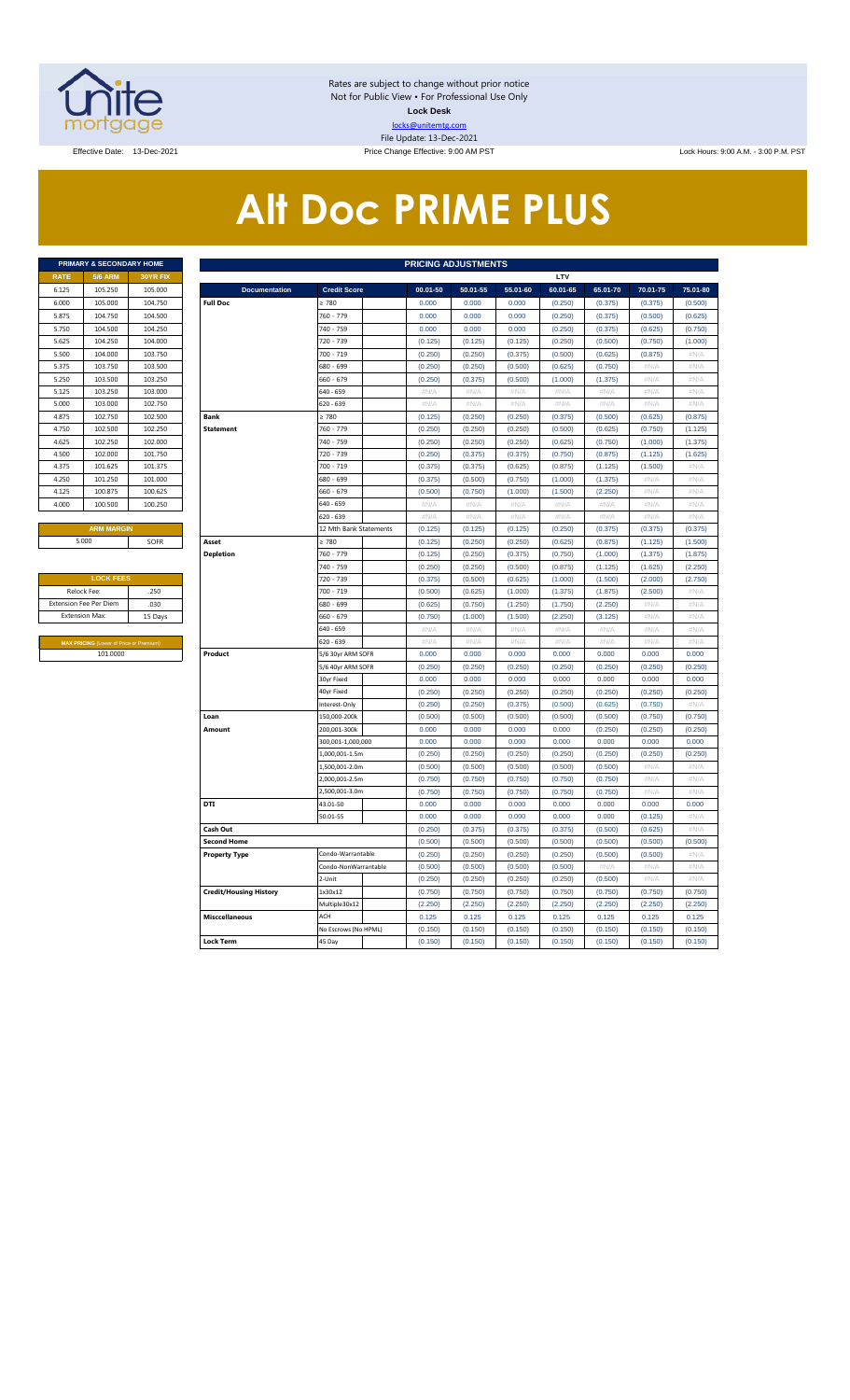

Rates are subject to change without prior notice Not for Public View • For Professional Use Only **Lock Desk** locks@unitemtg.com File Update: 13-Dec-2021

Effective Date: 13-Dec-2021 **Price Change Effective: 9:00 AM PST** Lock Hours: 9:00 A.M. - 3:00 P.M. PST

# **Alt Doc PRIME**

|             | <b>PRIMARY &amp; SECONDARY HOME</b> |                 |
|-------------|-------------------------------------|-----------------|
| <b>RATE</b> | <b>5/6 ARM</b>                      | <b>30YR FIX</b> |
| 6.250       | 104.750                             | 104.500         |
| 6.125       | 104.500                             | 104.250         |
| 6.000       | 104.250                             | 104.000         |
| 5.875       | 104.000                             | 103.750         |
| 5.750       | 103.750                             | 103.500         |
| 5.625       | 103.500                             | 103.250         |
| 5.500       | 103.250                             | 103.000         |
| 5.375       | 103.000                             | 102.750         |
| 5.250       | 102.750                             | 102.500         |
| 5.125       | 102.500                             | 102.250         |
| 5.000       | 102.250                             | 102.000         |
| 4.875       | 102.000                             | 101.750         |
| 4.750       | 101.750                             | 101.500         |
| 4.625       | 101.500                             | 101.250         |
| 4.500       | 101.250                             | 101.000         |
| 4.375       | 100.875                             | 100.625         |
| 4.250       | 100.500                             | 100.250         |
| 4.125       | 100.125                             | 99.875          |

#### **ARM MARGIN**

| <b>LOCK FEES</b>              |         |
|-------------------------------|---------|
| Relock Fee:                   | .250    |
| <b>Extension Fee Per Diem</b> | .030    |
| <b>Extension Max:</b>         | 15 Days |
|                               |         |

**MAX PRICING** (Lower of Price or Premium) 101.0000

|                | PRIMARY & SECONDARY HOME                |          | <b>PRICING ADJUSTMENTS</b>    |                        |          |          |          |          |          |          |          |          |          |  |
|----------------|-----------------------------------------|----------|-------------------------------|------------------------|----------|----------|----------|----------|----------|----------|----------|----------|----------|--|
| RATE           | <b>5/6 ARM</b>                          | 30YR FIX |                               |                        |          |          |          | LTV      |          |          |          |          |          |  |
| 6.250          | 104.750                                 | 104.500  | <b>Documentation</b>          | <b>Credit Score</b>    | 00.01-50 | 50.01-55 | 55.01-60 | 60.01-65 | 65.01-70 | 70.01-75 | 75.01-80 | 80.01-85 | 85.01-90 |  |
| 6.125          | 104.500                                 | 104.250  | <b>Full Doc</b>               | 2780                   | 0.000    | 0.000    | 0.000    | (0.250)  | (0.375)  | (0.375)  | (0.500)  | (0.750)  | (1.125)  |  |
| 6.000          | 104.250                                 | 104.000  |                               | 760 - 779              | 0.000    | 0.000    | 0.000    | (0.250)  | (0.375)  | (0.500)  | (0.625)  | (0.875)  | (1.375)  |  |
| 5.875          | 104.000                                 | 103.750  |                               | 740 - 759              | 0.000    | 0.000    | 0.000    | (0.250)  | (0.375)  | (0.625)  | (0.750)  | (1.125)  | (1.625)  |  |
| 5.750          | 103.750                                 | 103.500  |                               | 720 - 739              | (0.125)  | (0.125)  | (0.125)  | (0.250)  | (0.500)  | (0.750)  | (1.000)  | (1.250)  | (1.875)  |  |
| 5.625          | 103.500                                 | 103.250  |                               | 700 - 719              | (0.250)  | (0.250)  | (0.375)  | (0.500)  | (0.625)  | (0.875)  | (1.250)  | (1.625)  | (2.250)  |  |
| 5.500          | 103.250                                 | 103.000  |                               | 680 - 699              | (0.250)  | (0.250)  | (0.500)  | (0.625)  | (0.750)  | (1.000)  | (1.375)  | (2.000)  | #N/A     |  |
| 5.375          | 103.000                                 | 102.750  |                               | $660 - 679$            | (0.250)  | (0.375)  | (0.500)  | (1.000)  | (1.375)  | (1.625)  | (2.000)  | (2.750)  | #N/A     |  |
| 5.250          | 102.750                                 | 102.500  |                               | 640 - 659              | (0.375)  | (0.375)  | (0.500)  | (1.250)  | (1.500)  | (1.750)  | (2.250)  | #N/A     | #N/A     |  |
| 5.125          | 102.500                                 | 102.250  |                               | 620 - 639              | (0.500)  | (0.500)  | (0.500)  | (1.500)  | (1.750)  | (2.000)  | (2.500)  | #N/A     | #N/A     |  |
| 5.000          | 102.250                                 | 102.000  | Bank                          | 2 780                  | (0.125)  | (0.250)  | (0.250)  | (0.375)  | (0.500)  | (0.625)  | (0.875)  | (1.250)  | (2.000)  |  |
| 4.875          | 102.000                                 | 101.750  | <b>Statement</b>              | 760 - 779              | (0.250)  | (0.250)  | (0.250)  | (0.500)  | (0.625)  | (0.750)  | (1.125)  | (1.625)  | (2.375)  |  |
| 4.750          | 101.750                                 | 101.500  |                               | 740 - 759              | (0.250)  | (0.250)  | (0.250)  | (0.625)  | (0.750)  | (1.000)  | (1.375)  | (1.875)  | (2.875)  |  |
|                |                                         |          |                               |                        |          |          |          |          |          |          |          |          |          |  |
| 4.625          | 101.500                                 | 101.250  |                               | 720 - 739              | (0.250)  | (0.375)  | (0.375)  | (0.750)  | (0.875)  | (1.125)  | (1.625)  | (2.250)  | (3.375)  |  |
| 4.500          | 101.250                                 | 101.000  |                               | 700 - 719              | (0.375)  | (0.375)  | (0.625)  | (0.875)  | (1.125)  | (1.500)  | (2.000)  | (2.750)  | (4.000)  |  |
| 4.375          | 100.875                                 | 100.625  |                               | 680 - 699              | (0.375)  | (0.500)  | (0.750)  | (1.000)  | (1.375)  | (1.750)  | (2.500)  | (3.500)  | #N/A     |  |
| 4.250          | 100.500                                 | 100.250  |                               | $660 - 679$            | (0.500)  | (0.750)  | (1.000)  | (1.500)  | (2.250)  | (2.750)  | (3.500)  | (4.250)  | #N/A     |  |
| 4.125          | 100.125                                 | 99.875   |                               | 640 - 659              | (0.750)  | (1.000)  | (1.250)  | (1.750)  | (2.500)  | (3.125)  | (4.000)  | #N/A     | #N/A     |  |
|                |                                         |          |                               | 620 - 639              | (1.250)  | (1.500)  | (1.750)  | (2.250)  | (3.000)  | (3.625)  | #N/A     | #N/A     | #N/A     |  |
|                |                                         |          |                               | 3 Mth Bank Statements  | (0.750)  | (0.750)  | (0.750)  | (0.875)  | (1.000)  | (1.000)  | (1.000)  | #N/A     | #N/A     |  |
|                | <b>ARM MARGIN</b>                       |          |                               | 12 Mth Bank Statements | (0.125)  | (0.125)  | (0.125)  | (0.250)  | (0.375)  | (0.375)  | (0.375)  | (0.500)  | (0.500)  |  |
| 5.000          |                                         | SOFR     | Asset                         | > 780                  | (0.125)  | (0.250)  | (0.250)  | (0.625)  | (0.875)  | (1.125)  | (1.500)  | #N/A     | #N/A     |  |
|                |                                         |          | <b>Depletion</b>              | 760 - 779              | (0.125)  | (0.250)  | (0.375)  | (0.750)  | (1.000)  | (1.375)  | (1.875)  | #N/A     | #N/A     |  |
|                |                                         |          |                               | 740 - 759              | (0.250)  | (0.250)  | (0.500)  | (0.875)  | (1.125)  | (1.625)  | (2.250)  | #N/A     | #N/A     |  |
|                | <b>LOCK FEES</b>                        |          |                               |                        |          |          |          |          |          |          |          |          |          |  |
|                |                                         |          |                               | 720 - 739              | (0.375)  | (0.500)  | (0.625)  | (1.000)  | (1.500)  | (2.000)  | (2.750)  | #N/A     | #N/A     |  |
| Relock Fee:    |                                         | .250     |                               | 700 - 719              | (0.500)  | (0.625)  | (1.000)  | (1.375)  | (1.875)  | (2.500)  | (3.500)  | #N/A     | #N/A     |  |
|                | xtension Fee Per Diem                   | .030     |                               | 680 - 699              | (0.625)  | (0.750)  | (1.250)  | (1.750)  | (2.250)  | (3.000)  | (4.125)  | #N/A     | #N/A     |  |
| Extension Max: |                                         | 15 Days  |                               | 660 - 679              | (0.750)  | (1.000)  | (1.500)  | (2.250)  | (3.125)  | (4.375)  | (4.875)  | #N/A     | #N/A     |  |
|                |                                         |          |                               | 640 - 659              | (1.250)  | (1.500)  | (2.000)  | (2.750)  | (3.625)  | (4.875)  | #N/A     | #N/A     | #N/A     |  |
|                |                                         |          |                               | 620 - 639              | (1.750)  | (2.000)  | (2.500)  | (3.250)  | (4.125)  | #N/A     | #N/A     | #N/A     | #N/A     |  |
|                | MAX PRICING (Lower of Price or Premium) |          | <b>P&amp;L</b>                | 2780                   | (0.625)  | (0.750)  | (0.750)  | (1.125)  | (1.375)  | (1.625)  | (2.125)  | #N/A     | #N/A     |  |
|                | 101.0000                                |          |                               | 760 - 779              | (0.625)  | (0.750)  | (0.875)  | (1.250)  | (1.500)  | (1.875)  | (2.500)  | #N/A     | #N/A     |  |
|                |                                         |          |                               | 740 - 759              | (0.750)  | (0.750)  | (1.000)  | (1.375)  | (1.625)  | (2.125)  | (2.875)  | #N/A     | #N/A     |  |
|                |                                         |          |                               | 720 - 739              | (0.875)  | (1.000)  | (1.125)  | (1.500)  | (2.000)  | (2.500)  | (3.375)  | #N/A     | #N/A     |  |
|                |                                         |          |                               | 700 - 719              | (1.000)  | (1.125)  | (1.500)  | (1.875)  | (2.375)  | (3.000)  | (4.125)  | #N/A     | #N/A     |  |
|                |                                         |          |                               | 680 - 699              | (1.125)  | (1.250)  | (1.750)  | (2.250)  | (2.750)  | (3.500)  | #N/A     | #N/A     | #N/A     |  |
|                |                                         |          |                               |                        |          |          |          |          |          |          |          |          |          |  |
|                |                                         |          |                               | 660 - 679              | (1.250)  | (1.500)  | (2.000)  | (2.750)  | (3.625)  | (4.875)  | #N/A     | #N/A     | #N/A     |  |
|                |                                         |          |                               | 640 - 659              | (1.750)  | (2.000)  | (2.500)  | (3.250)  | (4.125)  | #N/A     | #N/A     | #N/A     | #N/A     |  |
|                |                                         |          |                               | 520 - 639              | (2.250)  | (2.500)  | (3.000)  | (3.750)  | (4.625)  | #N/A     | #N/A     | #N/A     | #N/A     |  |
|                |                                         |          | Product                       | 5/6 30yr ARM SOFR      | 0.000    | 0.000    | 0.000    | 0.000    | 0.000    | 0.000    | 0.000    | 0.000    | 0.000    |  |
|                |                                         |          |                               | 5/6 40yr ARM SOFR      | (0.250)  | (0.250)  | (0.250)  | (0.250)  | (0.250)  | (0.250)  | (0.250)  | (0.250)  | (0.250)  |  |
|                |                                         |          |                               | 7/6 30yr ARM SOFR      | (0.250)  | (0.250)  | (0.250)  | (0.250)  | (0.250)  | (0.250)  | (0.250)  | (0.250)  | (0.250)  |  |
|                |                                         |          |                               | 7/6 40yr ARM SOFR      | (0.500)  | (0.500)  | (0.500)  | (0.500)  | (0.500)  | (0.500)  | (0.500)  | (0.500)  | (0.500)  |  |
|                |                                         |          |                               | 30yr Fixed             | 0.000    | 0.000    | 0.000    | 0.000    | 0.000    | 0.000    | 0.000    | 0.000    | 0.000    |  |
|                |                                         |          |                               | 40yr Fixed             | (0.250)  | (0.250)  | (0.250)  | (0.250)  | (0.250)  | (0.250)  | (0.250)  | (0.250)  | (0.250)  |  |
|                |                                         |          |                               | nterest-Only           | (0.250)  | (0.250)  | (0.375)  | (0.500)  | (0.625)  | (0.750)  | (1.000)  | (1.500)  | #N/A     |  |
|                |                                         |          | Loan                          | 150.000-200k           | (0.500)  | (0.500)  | (0.500)  | (0.500)  | (0.500)  | (0.750)  | (0.750)  | (1.000)  | (1.000)  |  |
|                |                                         |          | Amount                        | 200,001-300k           | 0.000    | 0.000    | 0.000    | 0.000    | (0.250)  | (0.250)  | (0.250)  | (0.500)  | (0.500)  |  |
|                |                                         |          |                               | 300,001-400,000        | 0.000    | 0.000    | 0.000    | 0.000    | 0.000    | 0.000    | 0.000    | (0.500)  | (0.500)  |  |
|                |                                         |          |                               | 400,001-1.0m           | 0.000    | 0.000    | 0.000    | 0.000    | 0.000    | 0.000    | 0.000    | 0.000    | 0.000    |  |
|                |                                         |          |                               | .,000,001-1.5m         | (0.250)  | (0.250)  | (0.250)  | (0.250)  | (0.250)  | (0.250)  | (0.250)  | (0.250)  | #N/A     |  |
|                |                                         |          |                               |                        |          |          |          |          |          |          |          |          | #N/A     |  |
|                |                                         |          |                               | ,500,001-2.0m          | (0.500)  | (0.500)  | (0.500)  | (0.500)  | (0.500)  | (0.500)  | (0.500)  | #N/A     |          |  |
|                |                                         |          |                               | ,000,001-2.5m          | (0.750)  | (0.750)  | (0.750)  | (0.750)  | (0.750)  | (0.750)  | (0.750)  | #N/A     | #N/A     |  |
|                |                                         |          |                               | ,500,001-3.0m          | (0.750)  | (0.750)  | (0.750)  | (0.750)  | (0.750)  | (0.750)  | (0.750)  | #N/A     | #N/A     |  |
|                |                                         |          |                               | 000,001-3.5m           | (0.750)  | (0.750)  | (0.750)  | (0.750)  | (0.750)  | (0.750)  | #N/A     | #N/A     | #N/A     |  |
|                |                                         |          |                               | ,500,001-4.0m          | (0.750)  | (0.750)  | (0.750)  | (0.750)  | (0.750)  | (0.750)  | #N/A     | #N/A     | #N/A     |  |
|                |                                         |          | DTI                           | 43.01-50               | 0.000    | 0.000    | 0.000    | 0.000    | 0.000    | (0.125)  | (0.125)  | (0.125)  | (0.125)  |  |
|                |                                         |          |                               | 50.01-55               | 0.000    | 0.000    | 0.000    | 0.000    | 0.000    | (0.375)  | (0.375)  | #N/A     | #N/A     |  |
|                |                                         |          | Cash Out                      |                        | (0.250)  | (0.375)  | (0.375)  | (0.375)  | (0.500)  | (0.625)  | (1.000)  | #N/A     | #N/A     |  |
|                |                                         |          | <b>Second Home</b>            |                        | (0.500)  | (0.500)  | (0.500)  | (0.500)  | (0.500)  | (0.500)  | (0.500)  | #N/A     | #N/A     |  |
|                |                                         |          | <b>Property Type</b>          | Condo-Warrantable      | (0.250)  | (0.250)  | (0.250)  | (0.250)  | (0.500)  | (0.500)  | (0.500)  | (0.500)  | #N/A     |  |
|                |                                         |          |                               | Condo-NonWarrantable   | (0.500)  | (0.500)  | (0.500)  | (0.500)  | (0.750)  | (0.750)  | #N/A     | #N/A     | #N/A     |  |
|                |                                         |          |                               | !-Unit                 | (0.250)  | (0.250)  | (0.250)  | (0.250)  | (0.500)  | (0.500)  | (0.500)  | (0.500)  | #N/A     |  |
|                |                                         |          |                               | Modular                | (1.000)  | (1.000)  | (1.000)  | (1.000)  | (1.000)  | (1.000)  | (1.000)  | #N/A     | #N/A     |  |
|                |                                         |          |                               | Rural                  | (1.000)  | (1.000)  | (1.000)  | (1.000)  | (1.000)  | (1.000)  | #N/A     | #N/A     | #N/A     |  |
|                |                                         |          | <b>Credit/Housing History</b> | 1x30x12                | (0.750)  | (0.750)  | (0.750)  | (0.750)  | (0.750)  | (0.750)  | (0.750)  | (0.750)  | (0.750)  |  |
|                |                                         |          |                               |                        | (2.250)  | (2.250)  |          |          |          | (2.250)  |          |          | #N/A     |  |
|                |                                         |          |                               | Multiple30x12          |          |          | (2.250)  | (2.250)  | (2.250)  |          | (2.250)  | (2.250)  |          |  |
|                |                                         |          |                               | FC/SS/DIL/BK7 36-47mo  | (1.000)  | (1.000)  | (1.000)  | (1.000)  | (1.000)  | (1.000)  | (1.000)  | (1.000)  | (1.000)  |  |
|                |                                         |          |                               | FC/SS/DIL/BK7 24-35mo  | (1.750)  | (1.750)  | (1.750)  | (1.750)  | (1.750)  | (1.750)  | (1.750)  | (1.750)  | #N/A     |  |
|                |                                         |          |                               | BK7 12-23mo            | (2.500)  | (2.500)  | (2.500)  | (2.500)  | (2.500)  | (2.500)  | (2.500)  | (2.500)  | #N/A     |  |
|                |                                         |          |                               | BK13 DC                | (1.000)  | (1.000)  | (1.000)  | (1.000)  | (1.000)  | (1.000)  | (1.000)  | (1.000)  | (1.000)  |  |
|                |                                         |          | <b>Misccellaneous</b>         | ACH                    | 0.125    | 0.125    | 0.125    | 0.125    | 0.125    | 0.125    | 0.125    | 0.125    | 0.125    |  |
|                |                                         |          |                               | No Escrows (No HPML)   | (0.150)  | (0.150)  | (0.150)  | (0.150)  | (0.150)  | (0.150)  | (0.150)  | (0.150)  | (0.150)  |  |
|                |                                         |          | <b>Lock Term</b>              | 45 Day                 | (0.150)  | (0.150)  | (0.150)  | (0.150)  | (0.150)  | (0.150)  | (0.150)  | (0.150)  | (0.150)  |  |
|                |                                         |          |                               |                        |          |          |          |          |          |          |          |          |          |  |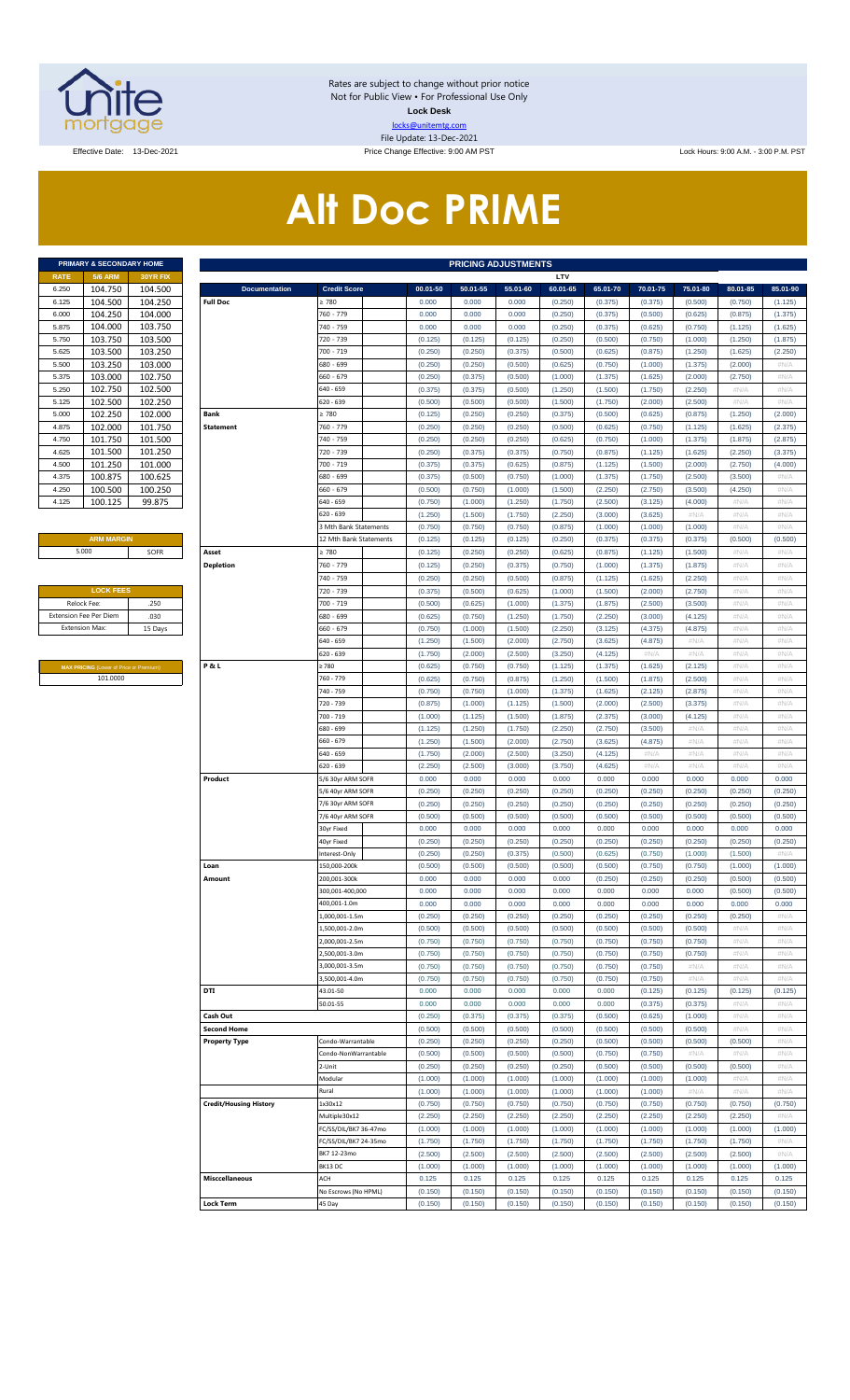

#### [V](https://unitemortgage.com/)isit: https://unitemortgage.com

The pricing engine is the Formal price given, please access it through:

**Quick Pricer:** [https://un](https://unitemortgage.com/broker-resources/price-my-loan/)itemortgage.com/broker-resources/price-my-loan/

### **CALL US TODAY: 800-777-1207**

#### **CONVENTIONAL PRODUCTS AND PRICING**

|       |         |                             |         |       |                             |         | <b>CONFORMING LOANS</b> |       |                             |               |               |       |               |                             |               |
|-------|---------|-----------------------------|---------|-------|-----------------------------|---------|-------------------------|-------|-----------------------------|---------------|---------------|-------|---------------|-----------------------------|---------------|
|       |         | <b>DU CONF CONV 30 YEAR</b> |         |       | <b>DU CONF CONV 20 YEAR</b> |         |                         |       | <b>DU CONF CONV 15 YEAR</b> |               |               |       |               | <b>DU CONF CONV 10 YEAR</b> |               |
| Rate  | 10 Day  | 25 Day                      | 40 Day  | Rate  | 10 Day                      | 25 Day  | 40 Day                  | Rate  | 10 Day                      | 25 Day        | 40 Day        | Rate  | 10 Day        | 25 Day                      | 40 Day        |
| 3.625 | (4.500) | (4.375)                     | (4.250) | 3.375 | (4.500)                     | (4.375) | (4.250)                 | 2.875 | (3.875)                     | (3.750)       | (3.625)       | 2.875 | (4.000)       | (3.875)                     | (3.750)       |
| 3.500 | (4.125) | (4.000)                     | (3.875) | 3.250 | (4.000)                     | (3.875) | (3.750)                 | 2.750 | (3.625)                     | (3.500)       | (3.375)       | 2.750 | (3.625)       | (3.500)                     | (3.375)       |
| 3.375 | (3.750) | (3.625)                     | (3.500) | 3.125 | (3.750)                     | (3.625) | (3.500)                 | 2.625 | (3.125)                     | (3.000)       | (2.875)       | 2.625 | (3.125)       | (3.000)                     | (2.875)       |
| 3.250 | (3.250) | (3.125)                     | (3.000) | 3.000 | (3.250)                     | (3.125) | (3.000)                 | 2.500 | (2.625)                     | (2.500)       | (2.375)       | 2.500 | (2.750)       | (2.625)                     | (2.500)       |
| 3.125 | (2.750) | (2.625)                     | (2.500) | 2.875 | (2.625)                     | (2.500) | (2.375)                 | 2.375 | (2.125)                     | (2.000)       | (1.875)       | 2.375 | (2.375)       | (2.250)                     | (2.125)       |
| 3.000 | (2.250) | (2.125)                     | (2.000) | 2.750 | (2.125)                     | (2.000) | (1.875)                 | 2.250 | (1.625)                     | (1.500)       | (1.375)       | 2.250 | (2.000)       | (1.875)                     | (1.750)       |
| 2.875 | (1.750) | (1.625)                     | (1.500) | 2.625 | (1.375)                     | (1.250) | (1.125)                 | 2.125 | (1.125)                     | (1.000)       | (0.875)       | 2.125 | (1.625)       | (1.500)                     | (1.375)       |
| 2.750 | (1.125) | (1.000)                     | (0.875) | 2.500 | (0.625)                     | (0.500) | (0.375)                 | 2.000 | (0.500)                     | (0.375)       | (0.250)       | 2.000 | (1.125)       | (1.000)                     | (0.875)       |
| 2.625 | (0.250) | (0.125)                     | 0.000   | 2.375 | (0.125)                     | 0.000   | 0.125                   | 1.875 | 0.125                       | 0.250         | 0.375         | 1.875 | (0.500)       | (0.375)                     | (0.250)       |
| 2.500 | 0.625   | 0.750                       | 0.875   | 2.250 | 0.625                       | 0.750   | 0.875                   | 1.750 | 0.875                       | 1.000         | 1.125         | 1.750 | 0.000         | 0.125                       | 0.250         |
|       |         |                             |         |       |                             |         |                         |       |                             |               |               |       |               |                             |               |
|       |         | <b>LP CONF CONV 30 YEAR</b> |         |       | LP CONF CONV 20 YEAR        |         |                         |       | <b>LP CONF CONV 15 YEAR</b> |               |               |       |               | LP CONF CONV 10 YEAR        |               |
| Rate  | 10 Day  | 25 Day                      | 40 Day  | Rate  | 10 Day                      | 25 Day  | <b>40 Day</b>           | Rate  | 10 Day                      | <b>25 Day</b> | <b>40 Day</b> | Rate  | <b>10 Day</b> | 25 Day                      | <b>40 Day</b> |
| 3.750 | (4.500) | (4.375)                     | (4.250) | 3.500 | (4.750)                     | (4.625) | (4.500)                 | 3.000 | (4.250)                     | (4.125)       | (4.000)       | 3.000 | (4.000)       | (3.875)                     | (3.750)       |
| 3.625 | (4.375) | (4.250)                     | (4.125) | 3.375 | (4.375)                     | (4.250) | (4.125)                 | 2.875 | (3.875)                     | (3.750)       | (3.625)       | 2.875 | (3.750)       | (3.625)                     | (3.500)       |
| 3.500 | (4.125) | (4.000)                     | (3.875) | 3.250 | (3.875)                     | (3.750) | (3.625)                 | 2.750 | (3.500)                     | (3.375)       | (3.250)       | 2.750 | (3.375)       | (3.250)                     | (3.125)       |
| 3.375 | (3.500) | (3.375)                     | (3.250) | 3.125 | (3.625)                     | (3.500) | (3.375)                 | 2.625 | (3.000)                     | (2.875)       | (2.750)       | 2.625 | (3.000)       | (2.875)                     | (2.750)       |
| 3.250 | (3.125) | (3.000)                     | (2.875) | 3.000 | (3.125)                     | (3.000) | (2.875)                 | 2.500 | (2.500)                     | (2.375)       | (2.250)       | 2.500 | (2.625)       | (2.500)                     | (2.375)       |
| 3.125 | (2.375) | (2.250)                     | (2.125) | 2.875 | (2.625)                     | (2.500) | (2.375)                 | 2.375 | (2.000)                     | (1.875)       | (1.750)       | 2.375 | (2.250)       | (2.125)                     | (2.000)       |
| 3.000 | (2.125) | (2.000)                     | (1.875) | 2.750 | (2.000)                     | (1.875) | (1.750)                 | 2.250 | (1.500)                     | (1.375)       | (1.250)       | 2.250 | (1.750)       | (1.625)                     | (1.500)       |
| 2.875 | (1.500) | (1.375)                     | (1.250) | 2.625 | (1.250)                     | (1.125) | (1.000)                 | 2.125 | (1.000)                     | (0.875)       | (0.750)       | 2.125 | (1.375)       | (1.250)                     | (1.125)       |
| 2.750 | (0.875) | (0.750)                     | (0.625` | 2.500 | (0.500)                     | (0.375) | (0.250)                 | 2.000 | (0.375)                     | (0.250)       | (0.125)       | 2.000 | (0.875)       | (0.750)                     | (0.625)       |

#### **HIGH BALANCE CONFORMING**

2.625 (0.125) 0.000 0.125 2.375 0.000 0.125 0.250 1.875 0.250 0.375 0.500 1.875 (0.250) (0.125) 0.000 2.500 0.750 0.875 1.000 2.250 0.625 0.750 0.875 1.750 0.875 1.000 1.125 1.750 0.250 0.375 0.500

| <b>10 Day</b><br><b>25 Day</b><br><b>40 Day</b><br>25 Day<br><b>10 Day</b><br>25 Day<br>40 Day<br>10 Day<br><b>40 Day</b><br><b>10 Day</b><br>Rate<br>Rate<br>Rate<br>Rate<br>(3.625)<br>3.000<br>(2.500)<br>3.750<br>(3.875)<br>(3.750)<br>(2.750)<br>(2.625)<br>3.625<br>2.875<br>(2.375)<br>(2.625)<br>(2.500)<br>(3.625)<br>(3.500)<br>(3.375)<br>3.500<br>2.750<br>(2.750)<br>(2.625)<br>(2.500)<br>(3.125)<br>(3.000)<br>(2.875)                                                                                                                                                  | DU HIGH BALANCE 10 YEAR   |
|-----------------------------------------------------------------------------------------------------------------------------------------------------------------------------------------------------------------------------------------------------------------------------------------------------------------------------------------------------------------------------------------------------------------------------------------------------------------------------------------------------------------------------------------------------------------------------------------|---------------------------|
| 2.625<br>3.375<br>(2.500)<br>(2.750)<br>(2.625)<br>(2.375)<br>(2.250)<br>(2.125)<br>2.500<br>3.250<br>(2.250)<br>(2.000)<br>(1.625)<br>(2.125)<br>(1.875)<br>(1.750)<br>æ<br>(1.625)<br>(1.375)<br>2.375<br>(1.375)<br>(1.250)<br>3.125<br>(1.500)<br>(1.125)<br>3.000<br>(1.250)<br>(1.000)<br>2.250<br>(0.750)<br>(0.625)<br>(1.125)<br>(0.875)<br>2.875<br>2.125<br>(0.250)<br>(0.875)<br>(0.625)<br>(0.500)<br>(0.375)<br>(0.750)<br>2.000<br>0.000<br>0.125<br>0.250<br>2.750<br>(0.125)<br>0.125<br>0.375<br>2.625<br>0.625<br>0.750<br>0.875<br>1.875<br>0.875<br>1.000<br>1.125 | $25$ Day<br><b>40 Day</b> |

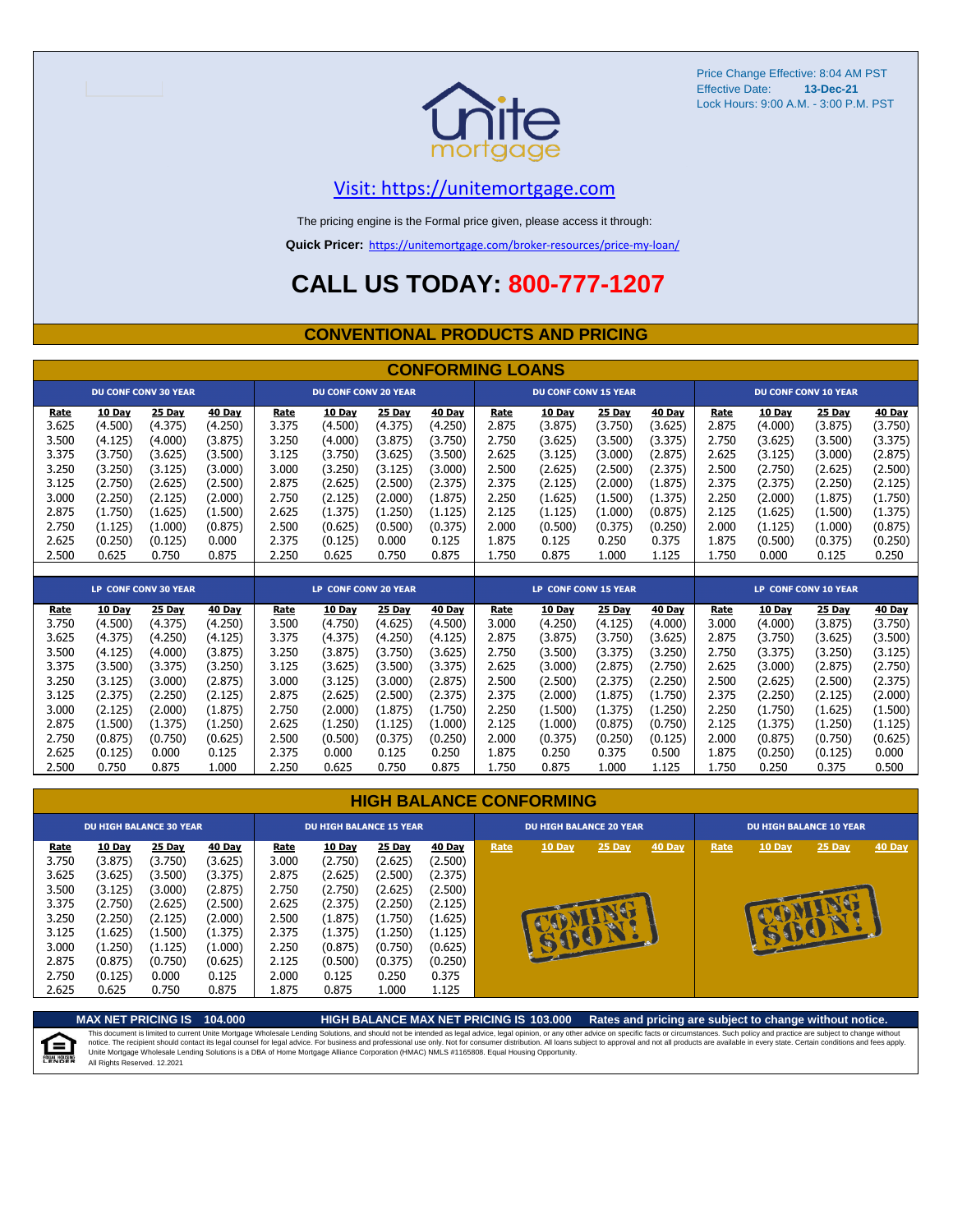

#### [V](https://unitemortgage.com/)isit: https://unitemortgage.com

The pricing engine is the Formal price given, please access it through:

**Quick Pricer:** [https://un](https://unitemortgage.com/broker-resources/price-my-loan/)itemortgage.com/broker-resources/price-my-loan/

## **CALL US TODAY: 800-777-1207**

|             | <b>HOME AFFORDABLE PRODUCTS</b> |                             |         |             |                                          |         |         |                                 |               |         |         |                                       |              |              |        |
|-------------|---------------------------------|-----------------------------|---------|-------------|------------------------------------------|---------|---------|---------------------------------|---------------|---------|---------|---------------------------------------|--------------|--------------|--------|
|             |                                 | <b>DU HOMEREADY 30 YEAR</b> |         |             | <b>DU HOMEREADY HIGH BALANCE 30 YEAR</b> |         |         | <b>LP HOME POSSIBLE 30 YEAR</b> |               |         |         | LP HOME POSSIBLE HIGH BALANCE 30 YEAR |              |              |        |
| <u>Rate</u> | 10 Day                          | 25 Day                      | 40 Day  | <u>Rate</u> | <b>10 Day</b>                            | 25 Day  | 40 Day  | <u>Rate</u>                     | <b>10 Day</b> | 25 Day  | 40 Day  | Rate                                  | 10 Day       | 25 Day       | 40 Day |
| 3.625       | (4.125)                         | (4.000)                     | (3.875) | 3.750       | (3.125)                                  | (3.000) | (2.875) | 3.625                           | (4.250)       | (4.125) | (4.000) |                                       |              |              |        |
| 3.500       | (4.000)                         | (3.875)                     | (3.750) | 3.625       | (3.875)                                  | (3.750) | (3.625) | 3.500                           | (3.875)       | (3.750) | (3.625) |                                       |              |              |        |
| 3.375       | (3.500)                         | (3.375)                     | (3.250) | 3.500       | (3.500)                                  | (3.375) | (3.250) | 3.375                           | (3.375)       | (3.250) | (3.125) |                                       |              |              |        |
| 3.250       | (2.875)                         | (2.750)                     | (2.625) | 3.375       | (3.000)                                  | (2.875) | (2.750) | 3.250                           | (2.875)       | (2.750) | (2.625) |                                       |              |              |        |
| 3.125       | (2.375)                         | (2.250)                     | (2.125) | 3.250       | (2.500)                                  | (2.375) | (2.250) | 3.125                           | (2.375)       | (2.250) | (2.125) |                                       |              |              |        |
| 3.000       | (2.000)                         | (1.875)                     | (1.750) | 3.125       | (1.875)                                  | (1.750) | (1.625) | 3.000                           | (1.875)       | (1.750) | (1.625) |                                       | $\mathbf{F}$ | $\mathbf{P}$ |        |
| 2.875       | (1.375)                         | (1.250)                     | (1.125) | 3.000       | (1.375)                                  | (1.250) | (1.125) | 2.875                           | (1.375)       | (1.250) | (1.125) |                                       |              |              |        |
| 2.750       | (0.750)                         | (0.625)                     | (0.500) | 2.875       | (0.875)                                  | (0.750) | (0.625) | 2.750                           | (0.750)       | (0.625) | (0.500) |                                       |              |              |        |
| 2.625       | 0.000                           | 0.125                       | 0.250   | 2.750       | (0.250)                                  | (0.125) | 0.000   | 2.625                           | 0.000         | 0.125   | 0.250   |                                       |              |              |        |
| 2.500       | 0.875                           | 1.000                       | 1.125   | 2.625       | 0.500                                    | 0.625   | 0.750   | 2.500                           | 1.000         | 1.125   | 1.250   |                                       |              |              |        |

| <b>HOME READY AND HOMEPOSSIBLE CAP LIMITS</b>      |      |      |      |       |       |       |       |                                                                                                                                                                        |       |  |  |  |  |
|----------------------------------------------------|------|------|------|-------|-------|-------|-------|------------------------------------------------------------------------------------------------------------------------------------------------------------------------|-------|--|--|--|--|
|                                                    |      |      |      |       |       |       |       | $\mid$ LTV <=60 $\mid$ 60.01 - 65 $\mid$ 65.01 - 70 $\mid$ 70.01 - 75 $\mid$ 75.01 - 80 $\mid$ 80.01 - 85 $\mid$ 85.01 - 90 $\mid$ 90.01 - 95 $\mid$ 95.01 - 97 $\mid$ |       |  |  |  |  |
| HomeReady/Home Possible FICO >=680 Adjustment Caps | .500 | .500 | .500 | .500  | 1.500 | 0.000 | 0.000 | 0.000                                                                                                                                                                  | 0.000 |  |  |  |  |
| HomeReady/Home Possible FICO <680 Adjustment Caps  | .500 | .500 | .500 | 500،، | i.500 | .500  | .500  | .500                                                                                                                                                                   | 1.500 |  |  |  |  |

MAX NET PRICING IS 103.000 Rates and pricing are subject to change without notice.<br>This document is limited to current Unite Mortgage Wholesale Lending Solutions, and should not be intended as legal advice, legal opinion,



All Rights Reserved. 12.2021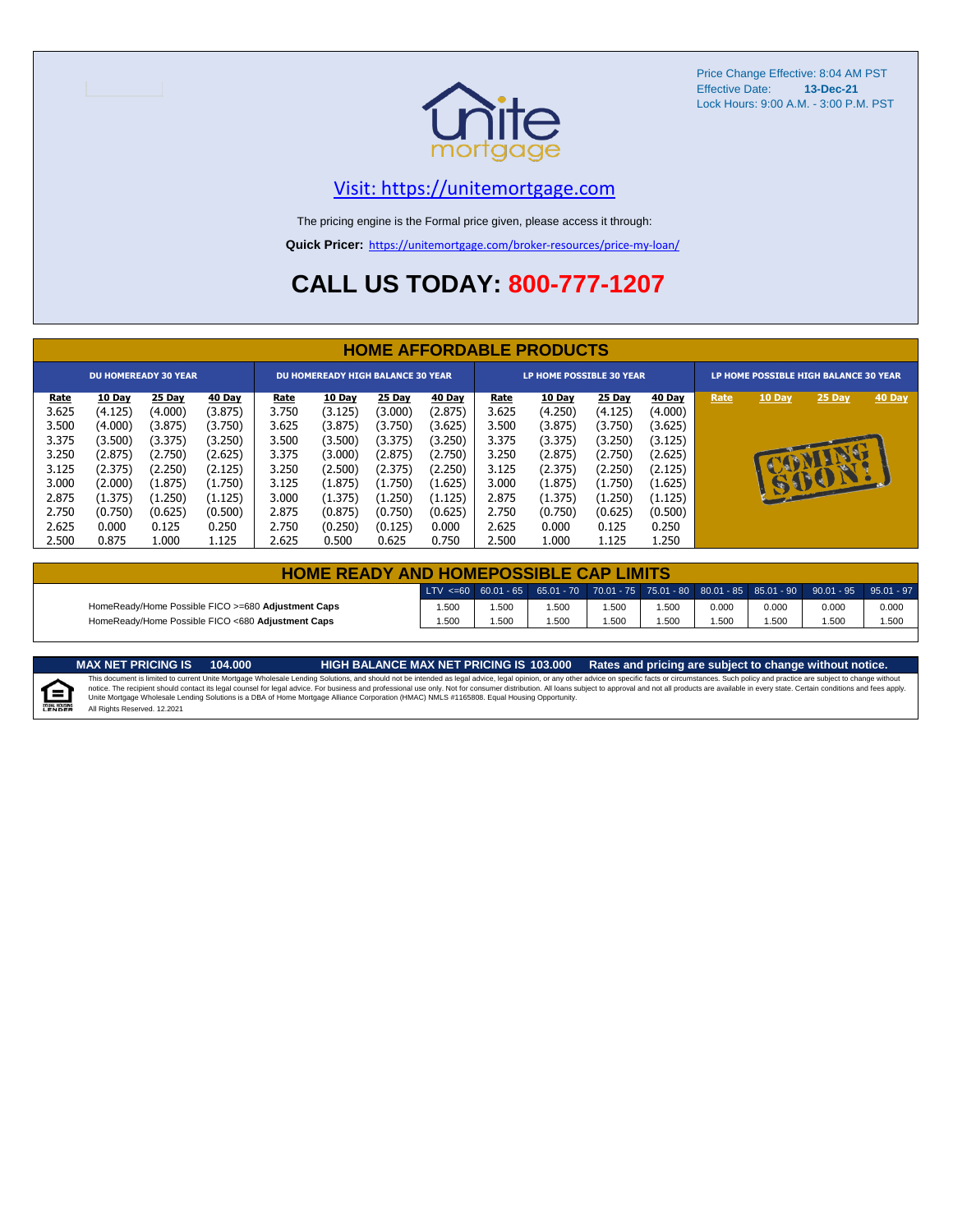

#### [V](https://unitemortgage.com/)isit: https://unitemortgage.com

The pricing engine is the Formal price given, please access it through:

**Quick Pricer:** [https://un](https://unitemortgage.com/broker-resources/price-my-loan/)itemortgage.com/broker-resources/price-my-loan/

## **CALL US TODAY: 800-777-1207**

|                                                                                | <b>CONVENTIONAL PRICING ADJUSTMENTS</b>                                                |                                   |                                                   |              |              |              |                    |              |                                                                                      |              |
|--------------------------------------------------------------------------------|----------------------------------------------------------------------------------------|-----------------------------------|---------------------------------------------------|--------------|--------------|--------------|--------------------|--------------|--------------------------------------------------------------------------------------|--------------|
| Credit Score / LTV                                                             | Loan Terms > 15 years                                                                  | $LTV \le 60$                      | $60.01 - 70$                                      | $70.01 - 75$ | $75.01 - 80$ | $80.01 - 85$ | $85.01 - 90$       | $90.01 - 95$ | $95.01 - 97$                                                                         | >97.00%      |
| $740+$                                                                         |                                                                                        | 0.000                             | 0.250                                             | 0.250        | 0.500        | 0.250        | 0.250              | 0.250        | 0.750                                                                                | 0.750        |
| 720 - 739                                                                      |                                                                                        | 0.000                             | 0.250                                             | 0.500        | 0.750        | 0.500        | 0.500              | 0.500        | 1.000                                                                                | 1.000        |
| 700 - 719                                                                      |                                                                                        | 0.000                             | 0.500                                             | 1.000        | 1.250        | 1.000        | 1.000              | 1.000        | 1.500                                                                                | 1.500        |
| 680 - 699                                                                      |                                                                                        | 0.000                             | 0.500                                             | 1.250        | 1.750        | 1.500        | 1.250              | 1.250        | 1.500                                                                                | 1.500        |
| 660 - 679                                                                      |                                                                                        | 0.000                             | 1.000                                             | 2.250        | 2.750        | 2.750        | 2.250              | 2.250        | 2.250                                                                                | 2.250        |
| 640 - 659                                                                      |                                                                                        | 0.500                             | 1.250                                             | 2.750        | 3.000        | 3.250        | 2.750              | 2.750        | 2.750                                                                                | 2.750        |
| 620-639                                                                        |                                                                                        | 0.500                             | 1.500                                             | 3.000        | 3.000        | 3.250        | 3.250              | 3.250        | 3.500                                                                                | 3.500        |
| Cash Out (Ex. Student Loan Only) All Loan Terms. Cumulative with above adjust. |                                                                                        | $LTV < =60$                       | $60.01 - 70$                                      | $70.01 - 75$ | $75.01 - 80$ |              |                    |              |                                                                                      |              |
| $740+$                                                                         |                                                                                        | 0.375                             | 0.625                                             | 0.625        | 0.875        |              |                    |              |                                                                                      |              |
| 720 - 739                                                                      |                                                                                        | 0.375                             | 1.000                                             | 1.000        | 1.125        |              |                    |              |                                                                                      |              |
| 700 - 719                                                                      |                                                                                        | 0.375                             | 1.000                                             | 1.000        | 1.125        |              |                    |              |                                                                                      |              |
| 680 - 699                                                                      |                                                                                        | 0.375                             | 1.125                                             | 1.125        | 1.750        |              |                    |              |                                                                                      |              |
| 660 - 679                                                                      |                                                                                        | 0.625                             | 1.125                                             | 1.125        | 1.875        |              |                    |              |                                                                                      |              |
| 640 - 659                                                                      |                                                                                        | 0.625                             | 1.625                                             | 1.625        | 2.625        |              |                    |              |                                                                                      |              |
| 620 - 639                                                                      |                                                                                        | 0.625                             | 1.625                                             | 1.625        | 3.125        |              |                    |              |                                                                                      |              |
| <b>Other Price Adjustments</b><br>All Loan Terms                               | Cumulative with above adjustments                                                      | $LTV < =60$                       | $60.01 - 65$                                      | $65.01 - 70$ | $70.01 - 75$ | $75.01 - 80$ | $80.01 - 85$       | 85.01 - 90   | $90.01 - 95$                                                                         | $95.01 - 97$ |
| High Balance Purchase and R/T Refinance                                        |                                                                                        | 0.250                             | 0.250                                             | 0.250        | 0.250        | 0.250        | 0.250              | 0.250        | 0.250                                                                                | <b>NA</b>    |
| High Balance Cash-Out Refinance                                                |                                                                                        | 1.000                             | 1.000                                             | 1.000        | 1.000        | 1.000        | <b>NA</b>          | <b>NA</b>    | <b>NA</b>                                                                            | <b>NA</b>    |
| High Balance ARMs (Adjustment Based on CLTV)                                   |                                                                                        | 0.750                             | 0.750                                             | 0.750        | 0.750        | 1.500        | 1.500              | 1.500        | 1.500                                                                                | <b>NA</b>    |
| <b>ARMs</b>                                                                    |                                                                                        | 0.000                             | 0.000                                             | 0.000        | 0.000        | 0.000        | 0.000              | 0.000        | 0.250                                                                                | <b>NA</b>    |
| HomeReady/Home Possible FICO >=680 Adjustment Caps                             |                                                                                        | 1.500                             | 1.500                                             | 1.500        | 1.500        | 1.500        | 0.000              | 0.000        | 0.000                                                                                | 0.000        |
| HomeReady/Home Possible FICO <680 Adjustment Caps                              |                                                                                        | 1.500                             | 1.500                                             | 1.500        | 1.500        | 1.500        | 1.500              | 1.500        | 1.500                                                                                | 1.500        |
| <b>Investment Properties</b>                                                   |                                                                                        | 2.125                             | 2.125                                             | 2.125        | 2.125        | 3.375        | 4.125              | <b>NA</b>    | <b>NA</b>                                                                            | <b>NA</b>    |
| Second Home                                                                    |                                                                                        | 0.000                             | 0.000                                             | 0.000        | 0.000        | 0.000        | 0.000              | 0.250        | 5.000                                                                                | 5.000        |
| Manufactured home                                                              |                                                                                        | 0.500                             | 0.500                                             | 0.500        | 0.500        | 0.500        | 0.500              | 0.500        | 0.500                                                                                | 0.500        |
| 2-4 Unit Properties (3-4 unit max LTV is 75% (DU) and 80% (LP))                |                                                                                        | 1.000                             | 1.000                                             | 1.000        | 1.000        | 1.000        | 1.000              | <b>NA</b>    | <b>NA</b>                                                                            | <b>NA</b>    |
| Condos - Loan Terms > 15Y (does not apply to Detached building types)          |                                                                                        | 0.000                             | 0.000                                             | 0.000        | 0.000        | 0.750        | 0.750              | 0.750        | 0.750                                                                                | 0.750        |
|                                                                                | Escrow Waiver (LTV >80% not available in NM, LTV >90% does not apply to HB Nationwide) | 0.000                             | 0.000                                             | 0.000        | 0.000        | 0.000        | 0.000              | 0.000        | 0.000                                                                                | <b>NA</b>    |
| UW Waiver Fee (ALL LTV) - based on loan size                                   |                                                                                        |                                   |                                                   |              |              |              |                    |              |                                                                                      |              |
|                                                                                |                                                                                        |                                   |                                                   |              |              |              |                    |              |                                                                                      |              |
|                                                                                | <b>ALL SUBORDINATE FINANCING</b>                                                       |                                   |                                                   |              | .375%        |              |                    |              |                                                                                      |              |
| <b>LTV Range</b>                                                               | <b>CLTV Range</b>                                                                      |                                   | Credit Score < 720                                |              |              |              | Credit Score > 720 |              |                                                                                      |              |
| $\leq 65.00\%$                                                                 | 80.01% - 95.00%                                                                        |                                   | 0.500                                             |              |              |              | 0.250              |              |                                                                                      |              |
| 65.01% - 75.00%                                                                | $80.01\% - 95.00\%$                                                                    |                                   | 0.750                                             |              |              |              | 0.500              |              |                                                                                      |              |
| 75.01% - 95.00%                                                                | $90.01\% - 95.00\%$                                                                    |                                   | 1.000                                             |              |              |              | 0.750              |              |                                                                                      |              |
| 75.01% - 90.00%                                                                | 76.01% - 90.00%                                                                        |                                   | 1.000                                             |              |              |              | 0.750              |              |                                                                                      |              |
| $≤ 95.00\%$                                                                    | 95.01% - 97.00%                                                                        |                                   | 1.500                                             |              |              |              | 1.500              |              |                                                                                      |              |
|                                                                                |                                                                                        |                                   |                                                   |              |              |              |                    |              |                                                                                      |              |
|                                                                                | <b>LOCK EXTENSIONS - RELOCKS - OTHER CHANGES</b>                                       |                                   |                                                   |              |              |              |                    |              |                                                                                      |              |
|                                                                                |                                                                                        |                                   | <b>Lock Extensions:</b>                           |              |              |              |                    |              |                                                                                      |              |
| 1-4 days                                                                       | .03/day                                                                                |                                   |                                                   |              |              |              |                    |              |                                                                                      |              |
| 5 days                                                                         | 0.125                                                                                  |                                   |                                                   |              |              |              |                    |              | 10 Day Lock Expires: 12/23/21                                                        |              |
| 7 days                                                                         | 0.187                                                                                  |                                   |                                                   |              |              |              |                    |              | 25 Day Lock Expires:                                                                 | 01/07/22     |
| 10 days                                                                        | 0.250                                                                                  |                                   |                                                   |              |              |              |                    |              | 40 Day Lock Expires: 01/22/22                                                        |              |
| 15 days                                                                        | 0.375                                                                                  |                                   |                                                   |              |              |              |                    |              |                                                                                      |              |
| <b>Relocks:</b>                                                                | <b>Other Changes:</b>                                                                  |                                   |                                                   |              |              |              |                    |              |                                                                                      |              |
| Worse Case pricing plus additional .250 hit                                    | Loan Program                                                                           |                                   | Worse Case if moving into different delivery type |              |              |              |                    |              |                                                                                      |              |
|                                                                                | Rate Change                                                                            | Not subject to worse case pricing |                                                   |              |              |              |                    |              | Locks expiring on a non business day are<br>good through the following business day. |              |